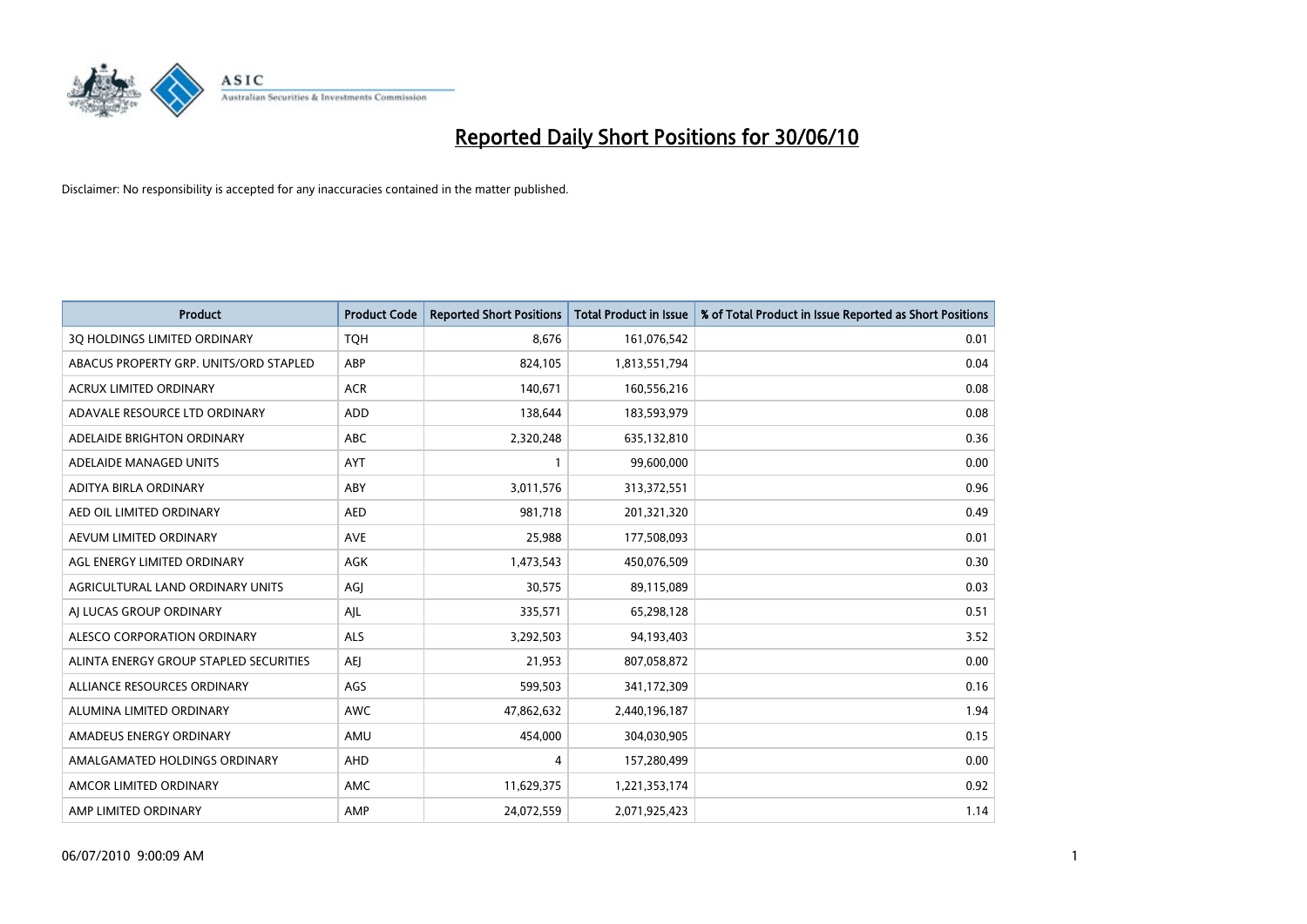

| <b>Product</b>                          | <b>Product Code</b> | <b>Reported Short Positions</b> | <b>Total Product in Issue</b> | % of Total Product in Issue Reported as Short Positions |
|-----------------------------------------|---------------------|---------------------------------|-------------------------------|---------------------------------------------------------|
| ANDEAN RESOURCES LTD ORDINARY           | <b>AND</b>          | 38.669                          | 471,079,534                   | 0.00                                                    |
| ANSELL LIMITED ORDINARY                 | <b>ANN</b>          | 2,970,605                       | 131,577,652                   | 2.26                                                    |
| ANTARES ENERGY LTD ORDINARY             | <b>AZZ</b>          | 116,910                         | 296,905,611                   | 0.04                                                    |
| ANZ BANKING GRP LTD ORDINARY            | ANZ                 | 7,358,345                       | 2,533,756,915                 | 0.29                                                    |
| APA GROUP STAPLED SECURITIES            | APA                 | 4,658,682                       | 542,318,629                   | 0.85                                                    |
| APEX MINERALS NL ORDINARY               | <b>AXM</b>          | 885,146                         | 3,317,819,909                 | 0.03                                                    |
| APN EUROPEAN RETAIL UNITS STAPLED SEC.  | <b>AEZ</b>          | 11,832                          | 544,910,660                   | 0.00                                                    |
| APN NEWS & MEDIA ORDINARY               | <b>APN</b>          | 13,206,914                      | 598,823,853                   | 2.20                                                    |
| APOLLO GAS LIMITED ORDINARY             | <b>AZO</b>          | 71,180                          | 83,488,660                    | 0.09                                                    |
| AQUARIUS PLATINUM. ORDINARY             | <b>AOP</b>          | 3,203,916                       | 463,070,936                   | 0.69                                                    |
| AQUILA RESOURCES ORDINARY               | <b>AQA</b>          | 1,506,531                       | 322,273,136                   | 0.46                                                    |
| ARAFURA RESOURCE LTD ORDINARY           | <b>ARU</b>          | 55,653                          | 290,640,342                   | 0.02                                                    |
| ARDENT LEISURE GROUP STAPLED SECURITIES | AAD                 | 466,926                         | 309,109,468                   | 0.16                                                    |
| ARISTOCRAT LEISURE ORDINARY             | ALL                 | 19,469,389                      | 533,379,348                   | 3.61                                                    |
| <b>ARROW ENERGY ORDINARY</b>            | <b>AOE</b>          | 1,176,482                       | 733,620,533                   | 0.16                                                    |
| ASCIANO GROUP STAPLED SECURITIES        | <b>AIO</b>          | 27,153,044                      | 2,926,103,883                 | 0.90                                                    |
| ASG GROUP LIMITED ORDINARY              | ASZ                 | 37,398                          | 151,756,046                   | 0.02                                                    |
| ASK FUNDING LIMITED ORDINARY            | <b>AKF</b>          | 19,000                          | 65,955,515                    | 0.03                                                    |
| ASPEN GROUP ORD/UNITS STAPLED           | <b>APZ</b>          | 368,711                         | 579,980,076                   | 0.06                                                    |
| ASTRO JAP PROP GROUP STAPLED SECURITIES | AJA                 | 1,947,267                       | 508,212,161                   | 0.38                                                    |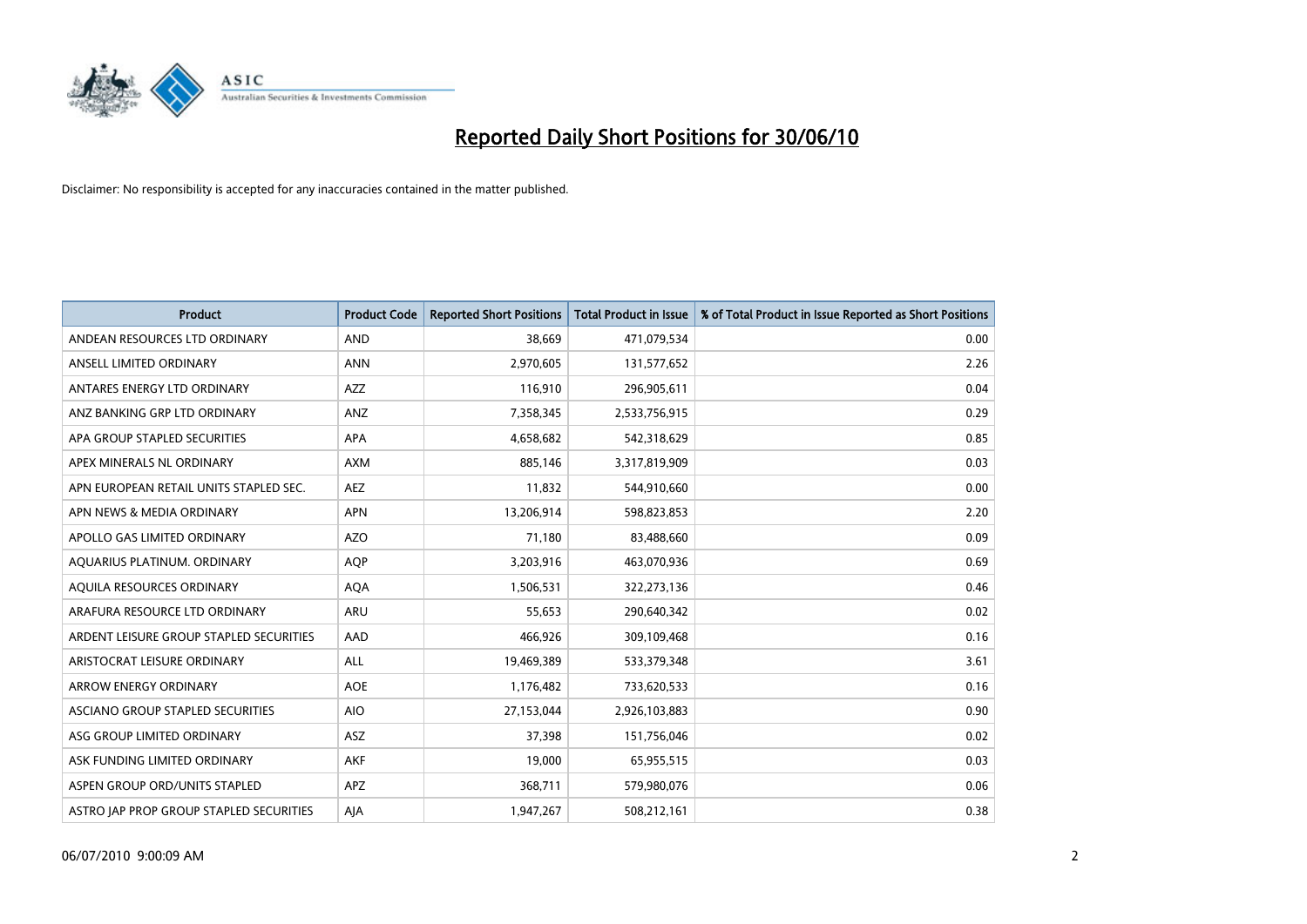

| <b>Product</b>                       | <b>Product Code</b> | <b>Reported Short Positions</b> | Total Product in Issue | % of Total Product in Issue Reported as Short Positions |
|--------------------------------------|---------------------|---------------------------------|------------------------|---------------------------------------------------------|
| ASX LIMITED ORDINARY                 | <b>ASX</b>          | 2,589,296                       | 173,573,245            | 1.46                                                    |
| ATLAS IRON LIMITED ORDINARY          | AGO                 | 14,916,310                      | 473,648,816            | 3.11                                                    |
| AUCKLAND INTERNATION ORDINARY        | AIA                 | 54                              | 1,310,392,831          | 0.00                                                    |
| AUROX RESOURCES ORDINARY             | <b>AXO</b>          | 3                               | 196,044,413            | 0.00                                                    |
| AUSDRILL LIMITED ORDINARY            | <b>ASL</b>          | 32,526                          | 254,290,140            | 0.01                                                    |
| AUSENCO LIMITED ORDINARY             | AAX                 | 3,324,689                       | 122,427,576            | 2.73                                                    |
| AUSTAL LIMITED ORDINARY              | ASB                 | 158,849                         | 188,069,638            | 0.08                                                    |
| AUSTAR UNITED ORDINARY               | <b>AUN</b>          | 12,502,214                      | 1,260,030,198          | 0.98                                                    |
| AUSTBROKERS HOLDINGS ORDINARY        | <b>AUB</b>          | 8,225                           | 52,653,687             | 0.02                                                    |
| AUSTIN ENGINEERING ORDINARY          | ANG                 | 18,240                          | 69,314,403             | 0.03                                                    |
| AUSTRALAND PROPERTY STAPLED SECURITY | <b>ALZ</b>          | 276,003                         | 576,837,197            | 0.04                                                    |
| AUSTRALIAN AGRICULT, ORDINARY        | AAC                 | 5,208,945                       | 264,264,459            | 1.96                                                    |
| AUSTRALIAN EDUCATION UNITS           | <b>AEU</b>          | 625,000                         | 134,973,383            | 0.46                                                    |
| AUSTRALIAN FOUNDAT, ORDINARY         | AFI                 | 6,743                           | 989,153,644            | 0.00                                                    |
| AUSTRALIAN INFRASTR, UNITS/ORDINARY  | <b>AIX</b>          | 746,380                         | 620,733,944            | 0.11                                                    |
| AUSTRALIAN MINES LTD ORDINARY        | <b>AUZ</b>          | 1,400,000                       | 6,981,662,168          | 0.02                                                    |
| AUSTRALIAN PHARM. ORDINARY           | API                 | 418,050                         | 488,115,883            | 0.08                                                    |
| AVEXA LIMITED ORDINARY               | <b>AVX</b>          | 243,657                         | 847,688,779            | 0.03                                                    |
| AVOCA RESOURCES ORDINARY             | <b>AVO</b>          | 10,618,877                      | 290,077,135            | 3.65                                                    |
| AWB LIMITED ORDINARY                 | AWB                 | 8,733,235                       | 817,304,356            | 1.06                                                    |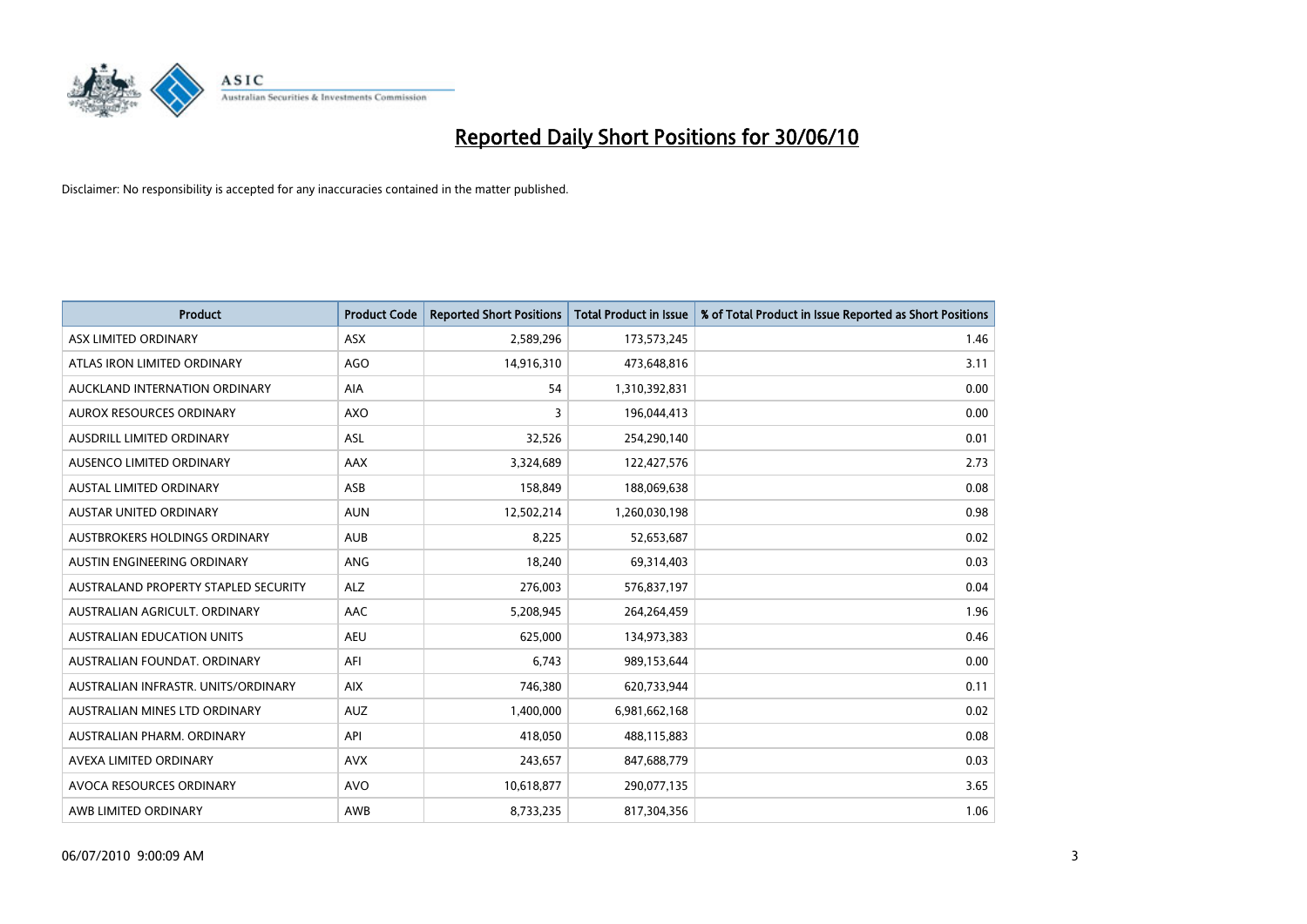

| <b>Product</b>                       | <b>Product Code</b> | <b>Reported Short Positions</b> | <b>Total Product in Issue</b> | % of Total Product in Issue Reported as Short Positions |
|--------------------------------------|---------------------|---------------------------------|-------------------------------|---------------------------------------------------------|
| AWE LIMITED ORDINARY                 | <b>AWE</b>          | 569,518                         | 521,871,941                   | 0.11                                                    |
| AXA ASIA PACIFIC ORDINARY            | <b>AXA</b>          | 904,255                         | 2,067,095,545                 | 0.03                                                    |
| BANK OF QUEENSLAND. ORDINARY         | <b>BOO</b>          | 584,202                         | 215,681,127                   | 0.27                                                    |
| <b>BANNERMAN RESOURCES ORDINARY</b>  | <b>BMN</b>          | 311,466                         | 201,710,934                   | 0.15                                                    |
| <b>BASS STRAIT OIL CO ORDINARY</b>   | <b>BAS</b>          | 1,482                           | 291,030,250                   | 0.00                                                    |
| <b>BATAVIA MINING ORDINARY</b>       | <b>BTV</b>          | 2,500                           | 153,031,645                   | 0.00                                                    |
| <b>BAUXITE RESOURCE LTD ORDINARY</b> | <b>BAU</b>          | 44.797                          | 234,379,896                   | 0.02                                                    |
| BEACH ENERGY LIMITED ORDINARY        | <b>BPT</b>          | 4,006,725                       | 1,092,161,437                 | 0.38                                                    |
| BENDIGO AND ADELAIDE ORDINARY        | <b>BEN</b>          | 2,211,296                       | 354,445,200                   | 0.62                                                    |
| BENDIGO MINING LTD ORDINARY          | <b>BDG</b>          | 111,751                         | 507,878,735                   | 0.02                                                    |
| BERKELEY RESOURCES ORDINARY          | <b>BKY</b>          | 6,566                           | 136,090,319                   | 0.00                                                    |
| <b>BHP BILLITON LIMITED ORDINARY</b> | <b>BHP</b>          | 33,498,161                      | 3,356,081,497                 | 0.98                                                    |
| <b>BILLABONG ORDINARY</b>            | <b>BBG</b>          | 5,944,622                       | 253,122,552                   | 2.36                                                    |
| <b>BIOTA HOLDINGS ORDINARY</b>       | <b>BTA</b>          | 1,467,739                       | 179,209,987                   | 0.83                                                    |
| <b>BISALLOY STEEL ORDINARY</b>       | <b>BIS</b>          | 84,480                          | 216,455,965                   | 0.04                                                    |
| BKI INVESTMENT LTD ORDINARY          | BKI                 | 508                             | 418,566,158                   | 0.00                                                    |
| <b>BLACKTHORN RESOURCES ORDINARY</b> | <b>BTR</b>          | 35,848                          | 106,885,300                   | 0.03                                                    |
| BLUESCOPE STEEL LTD ORDINARY         | <b>BSL</b>          | 9,117,942                       | 1,823,322,017                 | 0.47                                                    |
| <b>BOART LONGYEAR ORDINARY</b>       | <b>BLY</b>          | 3,989,915                       | 461,163,412                   | 0.86                                                    |
| <b>BOOM LOGISTICS ORDINARY</b>       | <b>BOL</b>          | 889.383                         | 460,795,156                   | 0.19                                                    |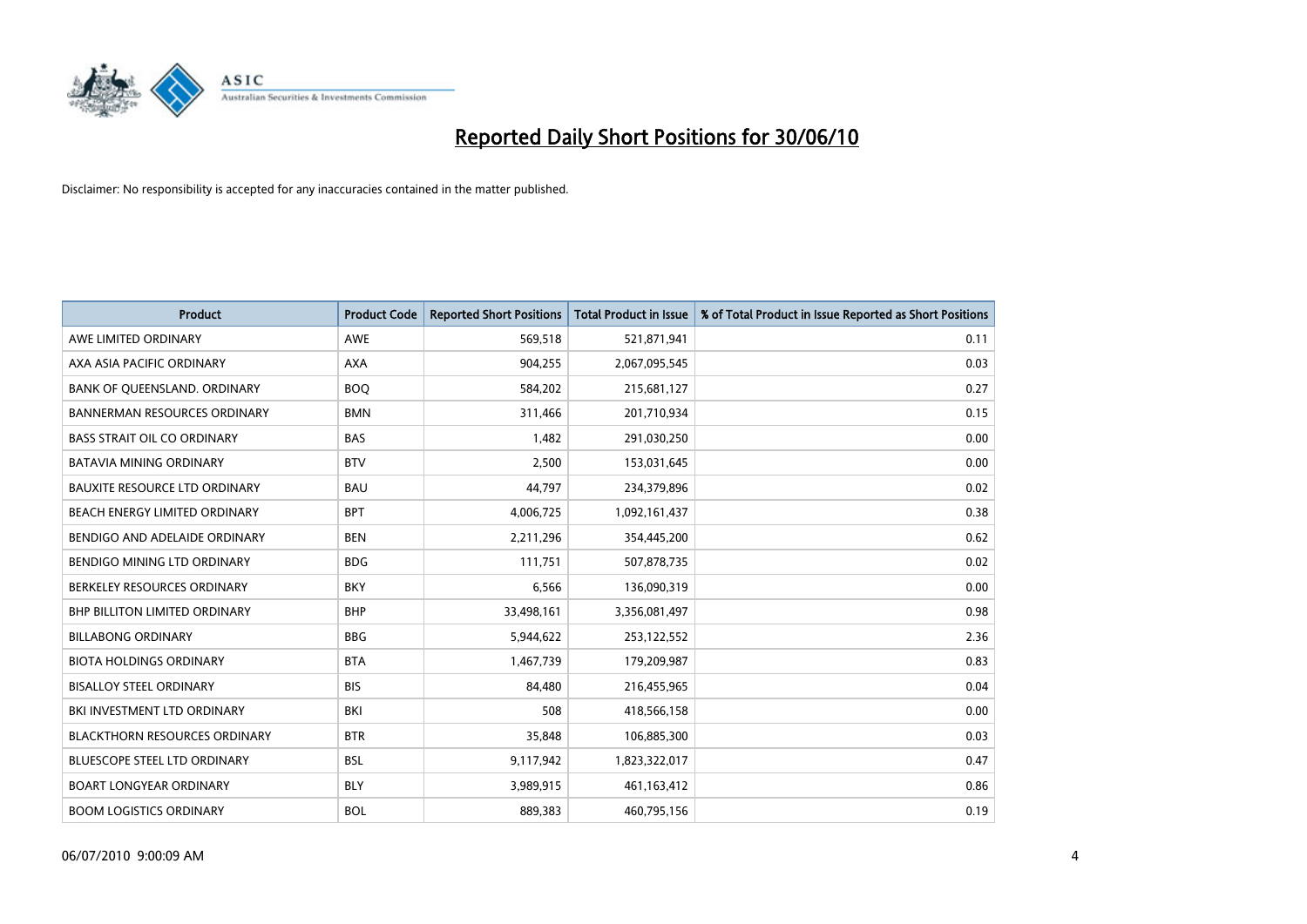

| <b>Product</b>                           | <b>Product Code</b> | <b>Reported Short Positions</b> | <b>Total Product in Issue</b> | % of Total Product in Issue Reported as Short Positions |
|------------------------------------------|---------------------|---------------------------------|-------------------------------|---------------------------------------------------------|
| <b>BORAL LIMITED, ORDINARY</b>           | <b>BLD</b>          | 24,944,049                      | 598,952,998                   | 4.15                                                    |
| BOTSWANA METALS LTD ORDINARY             | <b>BML</b>          | 7,000                           | 106,087,760                   | 0.01                                                    |
| <b>BOW ENERGY LIMITED ORDINARY</b>       | <b>BOW</b>          | 3,879,008                       | 280,607,187                   | 1.38                                                    |
| <b>BRADKEN LIMITED ORDINARY</b>          | <b>BKN</b>          | 841,943                         | 138,747,494                   | 0.60                                                    |
| <b>BRAMBLES LIMITED ORDINARY</b>         | <b>BXB</b>          | 3,878,103                       | 1,422,157,914                 | 0.28                                                    |
| <b>BRAVURA SOLUTIONS ORDINARY</b>        | <b>BVA</b>          | 1,252,779                       | 648,127,461                   | 0.19                                                    |
| BREVILLE GROUP LTD ORDINARY              | <b>BRG</b>          | 2,740                           | 129,515,322                   | 0.00                                                    |
| BRICKWORKS LIMITED ORDINARY              | <b>BKW</b>          | 29,368                          | 147,235,904                   | 0.02                                                    |
| <b>BROCKMAN RESOURCES ORDINARY</b>       | <b>BRM</b>          | 231,236                         | 141,488,151                   | 0.16                                                    |
| BT INVESTMENT MNGMNT ORDINARY            | <b>BTT</b>          | 636,746                         | 160,000,000                   | 0.40                                                    |
| <b>BUNNINGS WAREHOUSE ORDINARY UNITS</b> | <b>BWP</b>          | 452,336                         | 420,711,773                   | 0.10                                                    |
| <b>BURU ENERGY ORDINARY</b>              | <b>BRU</b>          | 171,612                         | 182,769,813                   | 0.09                                                    |
| CABCHARGE AUSTRALIA ORDINARY             | CAB                 | 1,660,252                       | 120,437,014                   | 1.38                                                    |
| <b>CALTEX AUSTRALIA ORDINARY</b>         | <b>CTX</b>          | 5,785,715                       | 270,000,000                   | 2.16                                                    |
| <b>CAMPBELL BROTHERS ORDINARY</b>        | <b>CPB</b>          | 363,101                         | 62,959,971                    | 0.58                                                    |
| CAPE LAMBERT RES LTD ORDINARY            | <b>CFE</b>          | 258,796                         | 593,166,467                   | 0.04                                                    |
| <b>CARBON ENERGY ORDINARY</b>            | <b>CNX</b>          | 817,972                         | 609,497,650                   | 0.13                                                    |
| CARDNO LIMITED ORDINARY                  | CDD                 | 39,386                          | 90,510,461                    | 0.04                                                    |
| CARNARVON PETROLEUM ORDINARY             | <b>CVN</b>          | 1,369,051                       | 686,759,634                   | 0.19                                                    |
| <b>CARNEGIE WAVE ENERGY ORDINARY</b>     | <b>CWE</b>          | 83,000                          | 565,237,627                   | 0.01                                                    |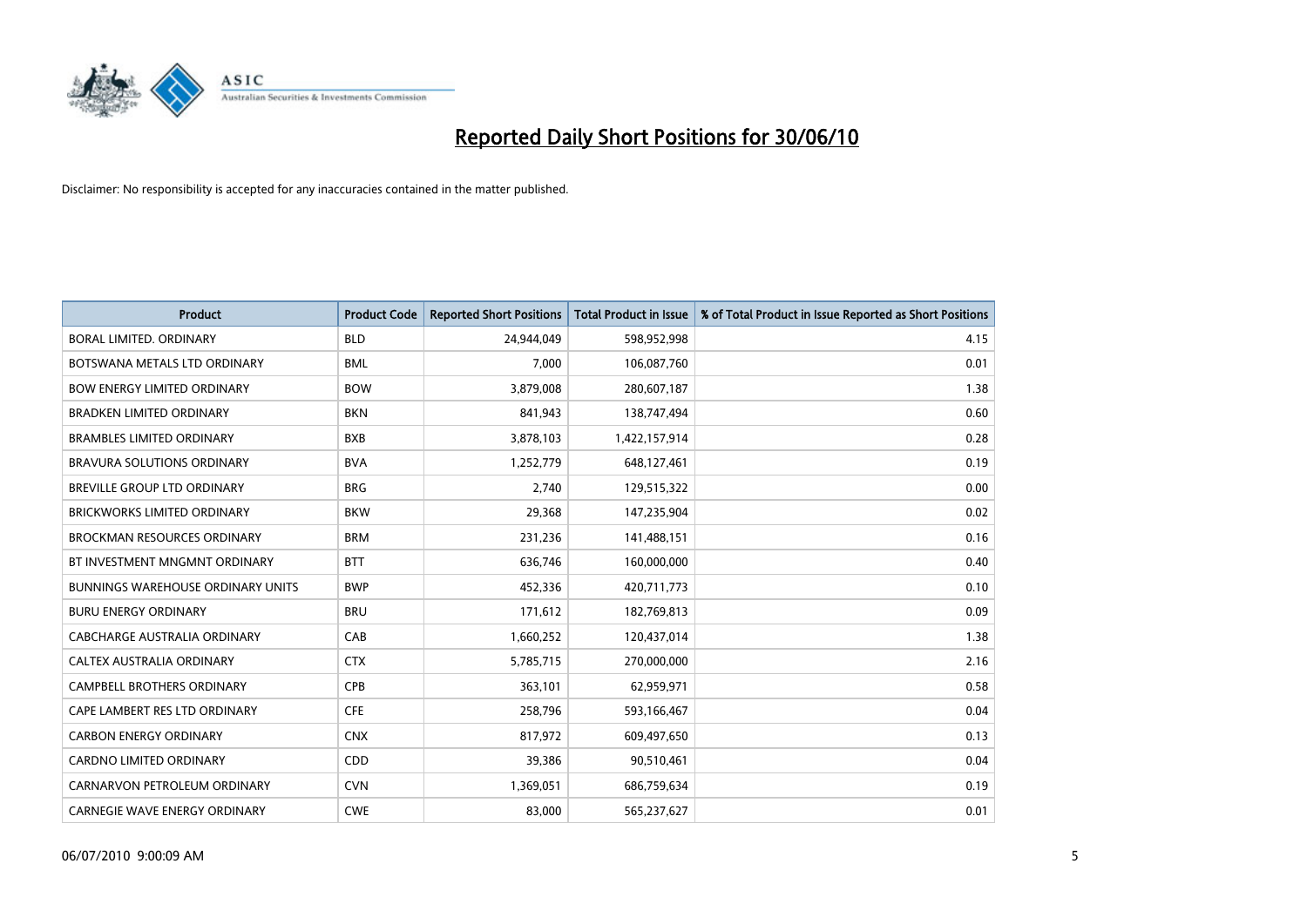![](_page_5_Picture_0.jpeg)

| <b>Product</b>                                | <b>Product Code</b> | <b>Reported Short Positions</b> | Total Product in Issue | % of Total Product in Issue Reported as Short Positions |
|-----------------------------------------------|---------------------|---------------------------------|------------------------|---------------------------------------------------------|
| <b>CARPATHIAN RESOURCES ORDINARY</b>          | <b>CPN</b>          | 75.000                          | 265,533,501            | 0.03                                                    |
| CARPENTARIA EXP. LTD ORDINARY                 | CAP                 | 9,777                           | 71,541,301             | 0.01                                                    |
| CARSALES.COM LTD ORDINARY                     | <b>CRZ</b>          | 1,030,088                       | 232,490,800            | 0.43                                                    |
| CASH CONVERTERS ORD/DIV ACCESS                | CCV                 | 68,284                          | 379,761,025            | 0.01                                                    |
| <b>CASPIAN OIL &amp; GAS ORDINARY</b>         | <b>CIG</b>          | 50,000                          | 1,331,500,513          | 0.00                                                    |
| CATALPA RESOURCES ORDINARY                    | CAH                 | 40,152                          | 161,375,674            | 0.02                                                    |
| <b>CEC GROUP LIMITED ORDINARY</b>             | <b>CEG</b>          | 1.750                           | 79,662,662             | 0.00                                                    |
| <b>CELLNET GROUP ORDINARY</b>                 | <b>CLT</b>          | 1,342                           | 73,689,793             | 0.00                                                    |
| CENTENNIAL COAL ORDINARY                      | <b>CEY</b>          | 11,249,751                      | 394,921,737            | 2.86                                                    |
| CENTRAL PETROLEUM ORDINARY                    | <b>CTP</b>          | 11,455                          | 907,289,333            | 0.00                                                    |
| <b>CENTRO PROPERTIES UNITS/ORD STAPLED</b>    | <b>CNP</b>          | 359,375                         | 972,414,514            | 0.03                                                    |
| <b>CENTRO RETAIL GROUP STAPLED SECURITIES</b> | <b>CER</b>          | 2,616,509                       | 2,286,399,424          | 0.11                                                    |
| <b>CERAMIC FUEL CELLS ORDINARY</b>            | <b>CFU</b>          | 132,140                         | 1,029,873,280          | 0.02                                                    |
| <b>CFS RETAIL PROPERTY UNITS</b>              | <b>CFX</b>          | 65,358,650                      | 2,510,727,671          | 2.59                                                    |
| <b>CHALLENGER DIV.PRO. STAPLED UNITS</b>      | <b>CDI</b>          | 955,196                         | 913,426,007            | 0.09                                                    |
| CHALLENGER F.S.G.LTD ORDINARY                 | <b>CGF</b>          | 13,494,903                      | 499,623,232            | 2.71                                                    |
| <b>CHALLENGER INFRAST, STAPLED UNITS</b>      | <b>CIF</b>          | 95,540                          | 318,966,280            | 0.03                                                    |
| CHANDLER MACLEOD LTD ORDINARY                 | <b>CMG</b>          | 11,970                          | 421,812,960            | 0.00                                                    |
| CHARTER HALL GROUP STAPLED US PROHIBIT.       | <b>CHC</b>          | 223,590                         | 1,212,723,832          | 0.01                                                    |
| <b>CHARTER HALL OFFICE UNIT</b>               | COO                 | 314,159                         | 4,872,354,215          | 0.00                                                    |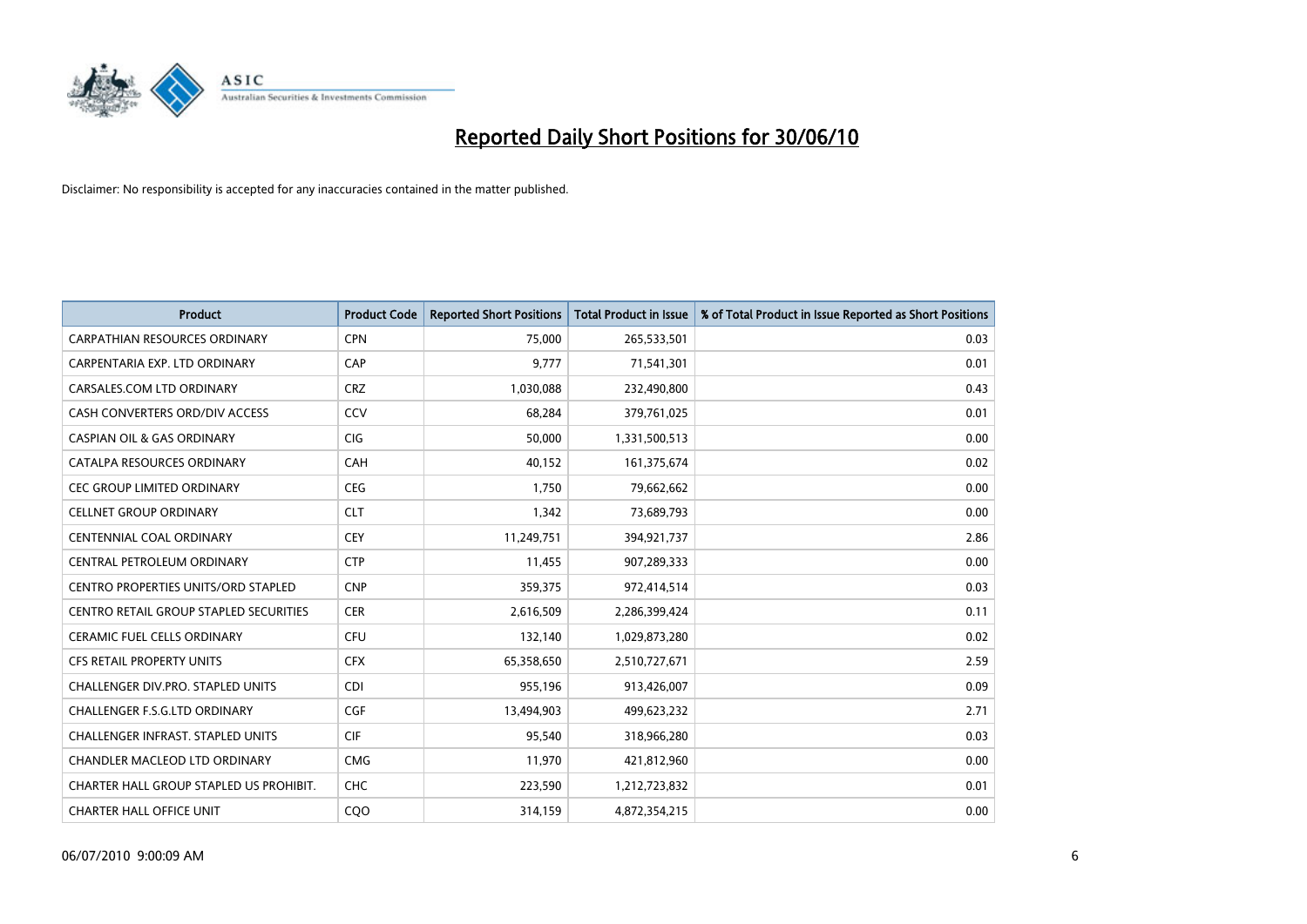![](_page_6_Picture_0.jpeg)

| <b>Product</b>                       | <b>Product Code</b> | <b>Reported Short Positions</b> | <b>Total Product in Issue</b> | % of Total Product in Issue Reported as Short Positions |
|--------------------------------------|---------------------|---------------------------------|-------------------------------|---------------------------------------------------------|
| <b>CHARTER HALL RETAIL UNITS</b>     | <b>CQR</b>          | 1,883,696                       | 1,505,216,260                 | 0.12                                                    |
| CHEMGENEX PHARMACEUT ORDINARY        | <b>CXS</b>          | 2,225                           | 283,348,870                   | 0.00                                                    |
| CITADEL RESOURCE GRP ORDINARY        | CGG                 | 6,932,133                       | 2,328,228,842                 | 0.29                                                    |
| CITIGOLD CORP LTD ORDINARY           | <b>CTO</b>          | 2,098,686                       | 908,565,634                   | 0.23                                                    |
| CLINUVEL PHARMACEUT, ORDINARY        | <b>CUV</b>          | 41,277                          | 303,188,665                   | 0.01                                                    |
| <b>CLOUGH LIMITED ORDINARY</b>       | <b>CLO</b>          | 1,065,922                       | 768,456,269                   | 0.13                                                    |
| <b>COAL &amp; ALLIED ORDINARY</b>    | <b>CNA</b>          | 3,770                           | 86,584,735                    | 0.00                                                    |
| COAL OF AFRICA LTD ORDINARY          | <b>CZA</b>          | 1,231,272                       | 530,514,663                   | 0.24                                                    |
| COALSPUR MINES LTD ORDINARY          | <b>CPL</b>          | 118,576                         | 361,733,962                   | 0.03                                                    |
| COCA-COLA AMATIL ORDINARY            | <b>CCL</b>          | 6,574,133                       | 754,439,669                   | 0.86                                                    |
| <b>COCHLEAR LIMITED ORDINARY</b>     | COH                 | 1,562,502                       | 56,543,401                    | 2.76                                                    |
| COEUR D'ALENE MINES. CDI 1:1         | <b>CXC</b>          | 3,210                           | 4,434,254                     | 0.07                                                    |
| <b>COFFEY INTERNATIONAL ORDINARY</b> | <b>COF</b>          | 123,995                         | 129,035,760                   | 0.09                                                    |
| COMMONWEALTH BANK, ORDINARY          | <b>CBA</b>          | 12,525,502                      | 1,548,737,374                 | 0.80                                                    |
| COMMONWEALTH PROP ORDINARY UNITS     | <b>CPA</b>          | 36,779,970                      | 2,012,803,230                 | 1.84                                                    |
| <b>COMPASS RESOURCES ORDINARY</b>    | <b>CMR</b>          | 101,480                         | 147,402,920                   | 0.07                                                    |
| <b>COMPUTERSHARE LTD ORDINARY</b>    | <b>CPU</b>          | 3,408,677                       | 555,664,059                   | 0.60                                                    |
| CONNECTEAST GROUP STAPLED            | CEU                 | 13,932,574                      | 3,940,145,951                 | 0.36                                                    |
| CONQUEST MINING ORDINARY             | COT                 | 678,941                         | 353,151,103                   | 0.19                                                    |
| CONSOLIDATED MEDIA. ORDINARY         | <b>CMI</b>          | 5,592,674                       | 620,709,233                   | 0.90                                                    |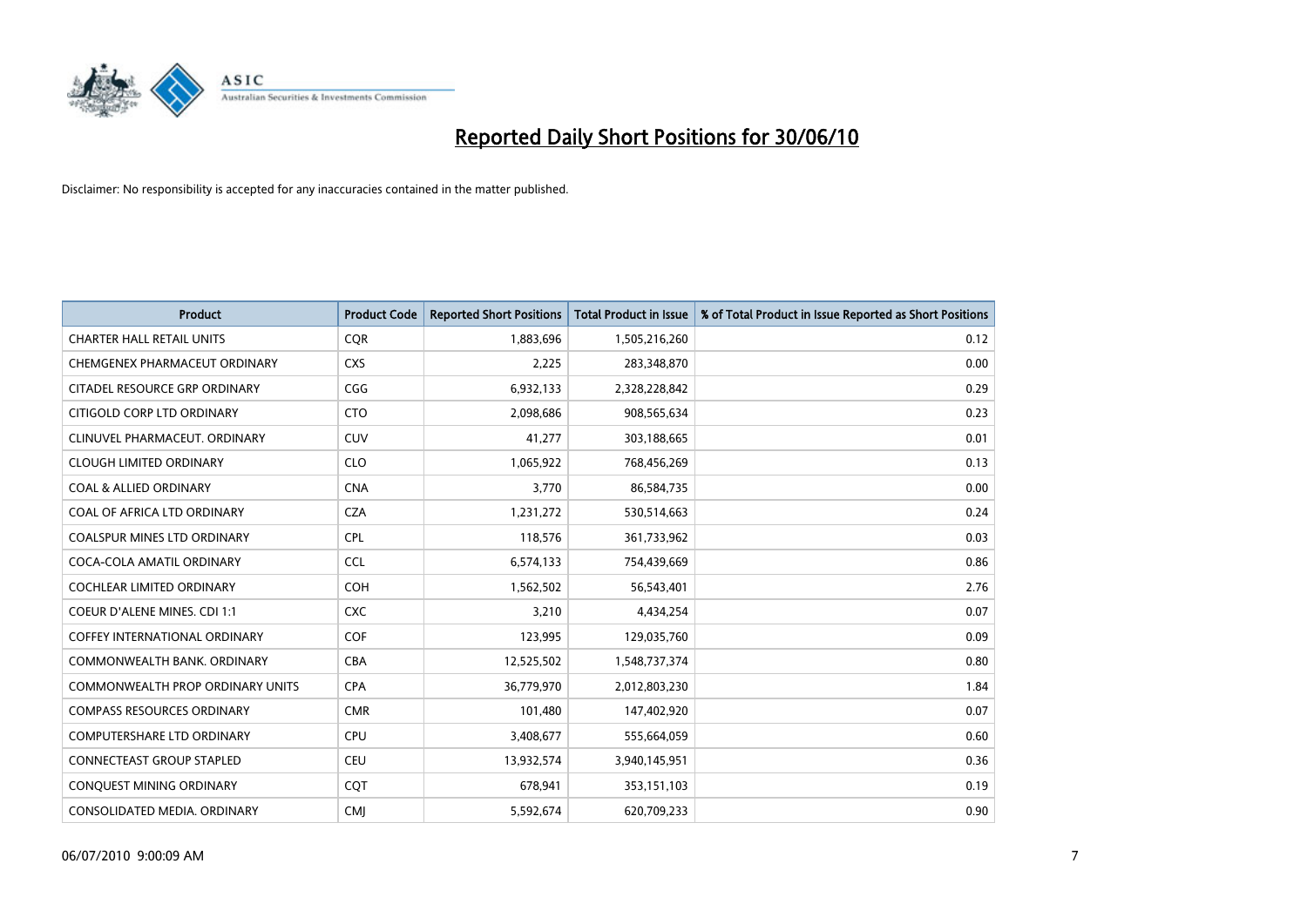![](_page_7_Picture_0.jpeg)

| <b>Product</b>                           | <b>Product Code</b> | <b>Reported Short Positions</b> | <b>Total Product in Issue</b> | % of Total Product in Issue Reported as Short Positions |
|------------------------------------------|---------------------|---------------------------------|-------------------------------|---------------------------------------------------------|
| <b>CONTANGO MICROCAP ORDINARY</b>        | <b>CTN</b>          | 7.500                           | 150,088,688                   | 0.00                                                    |
| <b>COOPER ENERGY LTD ORDINARY</b>        | <b>COE</b>          | 14,860                          | 292,576,001                   | 0.01                                                    |
| <b>COPPER STRIKE LTD ORDINARY</b>        | <b>CSE</b>          | 714                             | 116,455,571                   | 0.00                                                    |
| <b>CORPORATE EXPRESS ORDINARY</b>        | <b>CXP</b>          | 548,500                         | 169,366,966                   | 0.32                                                    |
| <b>COUNT FINANCIAL ORDINARY</b>          | COU                 | 1,524,888                       | 258,255,785                   | 0.59                                                    |
| <b>CRANE GROUP LIMITED ORDINARY</b>      | <b>CRG</b>          | 3,429,449                       | 78,286,427                    | 4.37                                                    |
| <b>CROMWELL GROUP STAPLED SECURITIES</b> | <b>CMW</b>          | 106,982                         | 807,834,934                   | 0.01                                                    |
| <b>CROWN LIMITED ORDINARY</b>            | <b>CWN</b>          | 6,411,408                       | 753,555,290                   | 0.86                                                    |
| <b>CSG LIMITED ORDINARY</b>              | CSV                 | 135,357                         | 242,060,195                   | 0.05                                                    |
| <b>CSL LIMITED ORDINARY</b>              | <b>CSL</b>          | 17,063,647                      | 549,688,808                   | 3.08                                                    |
| <b>CSR LIMITED ORDINARY</b>              | <b>CSR</b>          | 15,226,787                      | 1,514,920,814                 | 0.98                                                    |
| <b>CUDECO LIMITED ORDINARY</b>           | CDU                 | 991,846                         | 137,285,632                   | 0.74                                                    |
| <b>CUSTOMERS LIMITED ORDINARY</b>        | CUS                 | 127,027                         | 135,521,531                   | 0.09                                                    |
| DAVID JONES LIMITED ORDINARY             | <b>DJS</b>          | 13,986,711                      | 510,945,759                   | 2.71                                                    |
| DECMIL GROUP LIMITED ORDINARY            | <b>DCG</b>          | 17.397                          | 123,554,568                   | 0.01                                                    |
| DEEP YELLOW LIMITED ORDINARY             | <b>DYL</b>          | 38,593                          | 1,125,814,458                 | 0.00                                                    |
| DEVINE LIMITED ORDINARY                  | <b>DVN</b>          | 1,000                           | 634,918,223                   | 0.00                                                    |
| DEXUS PROPERTY GROUP STAPLED UNITS       | <b>DXS</b>          | 8,759,284                       | 4,820,821,799                 | 0.18                                                    |
| DOMINION MINING ORDINARY                 | <b>DOM</b>          | 436,040                         | 103,327,059                   | 0.41                                                    |
| DOWNER EDI LIMITED ORDINARY              | <b>DOW</b>          | 651,476                         | 336,582,351                   | 0.20                                                    |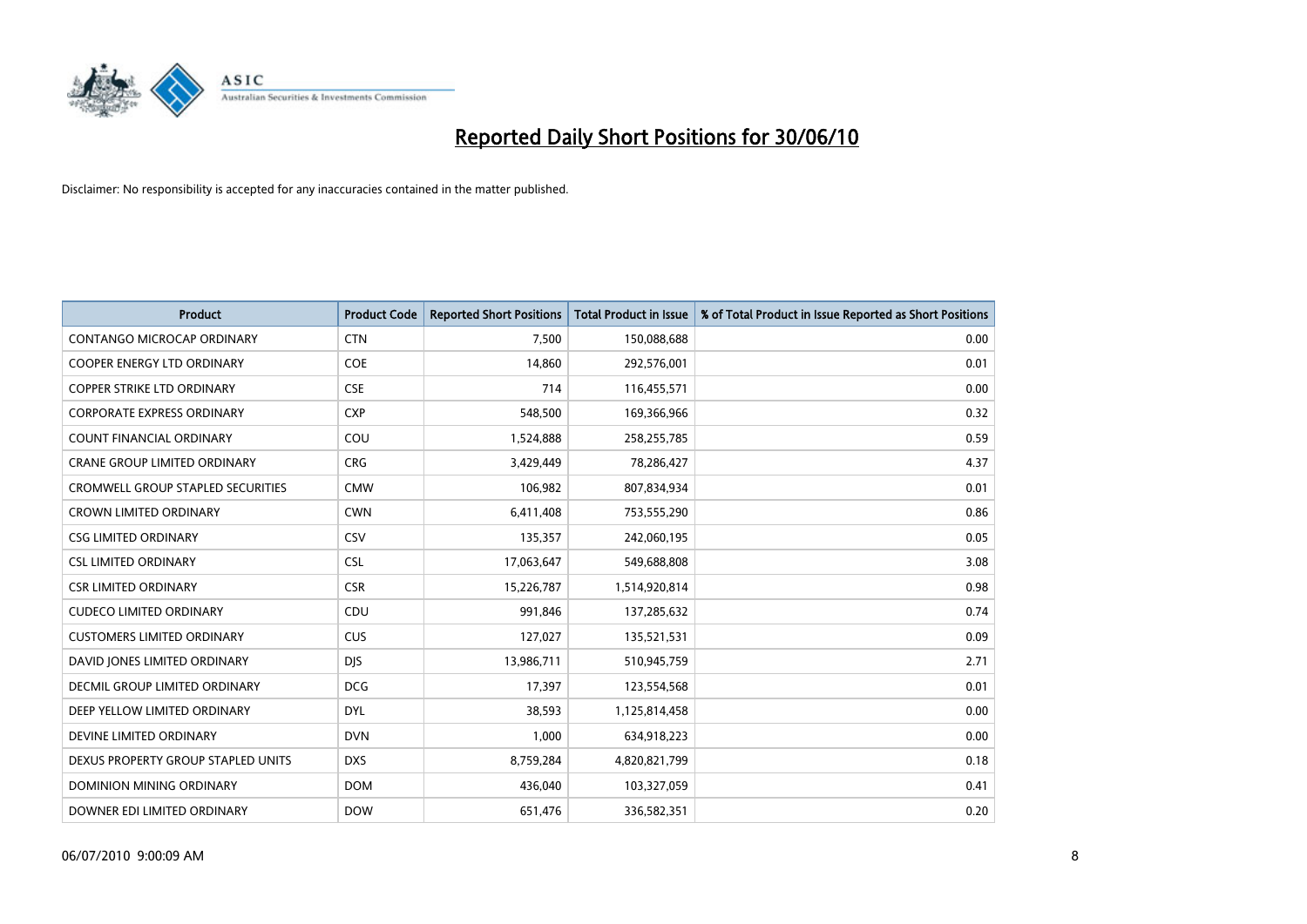![](_page_8_Picture_0.jpeg)

| <b>Product</b>                            | <b>Product Code</b> | <b>Reported Short Positions</b> | Total Product in Issue | % of Total Product in Issue Reported as Short Positions |
|-------------------------------------------|---------------------|---------------------------------|------------------------|---------------------------------------------------------|
| DUET GROUP STAPLED US PROHIBIT.           | <b>DUE</b>          | 2,230,480                       | 870,559,400            | 0.25                                                    |
| DYESOL LIMITED ORDINARY                   | <b>DYE</b>          | 3.100                           | 142,875,632            | 0.00                                                    |
| EASTERN STAR GAS ORDINARY                 | ESG                 | 8,279,328                       | 872,224,422            | 0.94                                                    |
| EDT RETAIL TRUST UNITS                    | <b>EDT</b>          | 1,911,664                       | 4,700,290,868          | 0.04                                                    |
| <b>ELDERS LIMITED ORDINARY</b>            | <b>ELD</b>          | 13,193,547                      | 448,598,480            | 2.94                                                    |
| ELDORADO GOLD CORP CDI 1:1                | EAU                 | 21,724                          | 23,021,561             | 0.10                                                    |
| ELEMENTAL MINERALS ORDINARY               | <b>ELM</b>          | 9.350                           | 124,817,085            | 0.01                                                    |
| ELIXIR PETROLEUM LTD ORDINARY             | <b>EXR</b>          | 324,400                         | 188,988,472            | 0.17                                                    |
| <b>EMECO HOLDINGS ORDINARY</b>            | <b>EHL</b>          | 3,607,349                       | 631,237,586            | 0.57                                                    |
| <b>ENERGY RESOURCES ORDINARY 'A'</b>      | <b>ERA</b>          | 244.432                         | 190,737,934            | 0.13                                                    |
| <b>ENERGY WORLD CORPOR, ORDINARY</b>      | <b>EWC</b>          | 7,890,122                       | 1,561,166,672          | 0.49                                                    |
| <b>ENTEK ENERGY LTD ORDINARY</b>          | ETE                 | 489,903                         | 225, 192, 535          | 0.22                                                    |
| <b>ENTELLECT SOLUTIONS ORDINARY</b>       | <b>ESN</b>          | 464.050                         | 1,740,334,200          | 0.03                                                    |
| <b>ENVESTRA LIMITED ORDINARY</b>          | <b>ENV</b>          | 1,055,216                       | 1,386,827,962          | 0.07                                                    |
| EQUINOX MINERALS LTD CHESS DEPOSITARY INT | EQN                 | 12,855,017                      | 707,636,545            | 1.79                                                    |
| <b>EVEREST FINANCIAL ORDINARY</b>         | <b>EFG</b>          | 4.300                           | 251,442,316            | 0.00                                                    |
| <b>EXTRACT RESOURCES ORDINARY</b>         | <b>EXT</b>          | 1,877,217                       | 243,117,636            | 0.78                                                    |
| FAIRFAX MEDIA LTD ORDINARY                | <b>FXI</b>          | 285,882,757                     | 2,351,955,725          | 12.15                                                   |
| <b>FANTASTIC HOLDINGS ORDINARY</b>        | <b>FAN</b>          | 3,000                           | 102,669,351            | 0.00                                                    |
| FERRAUS LIMITED ORDINARY                  | <b>FRS</b>          | 370                             | 202,695,137            | 0.00                                                    |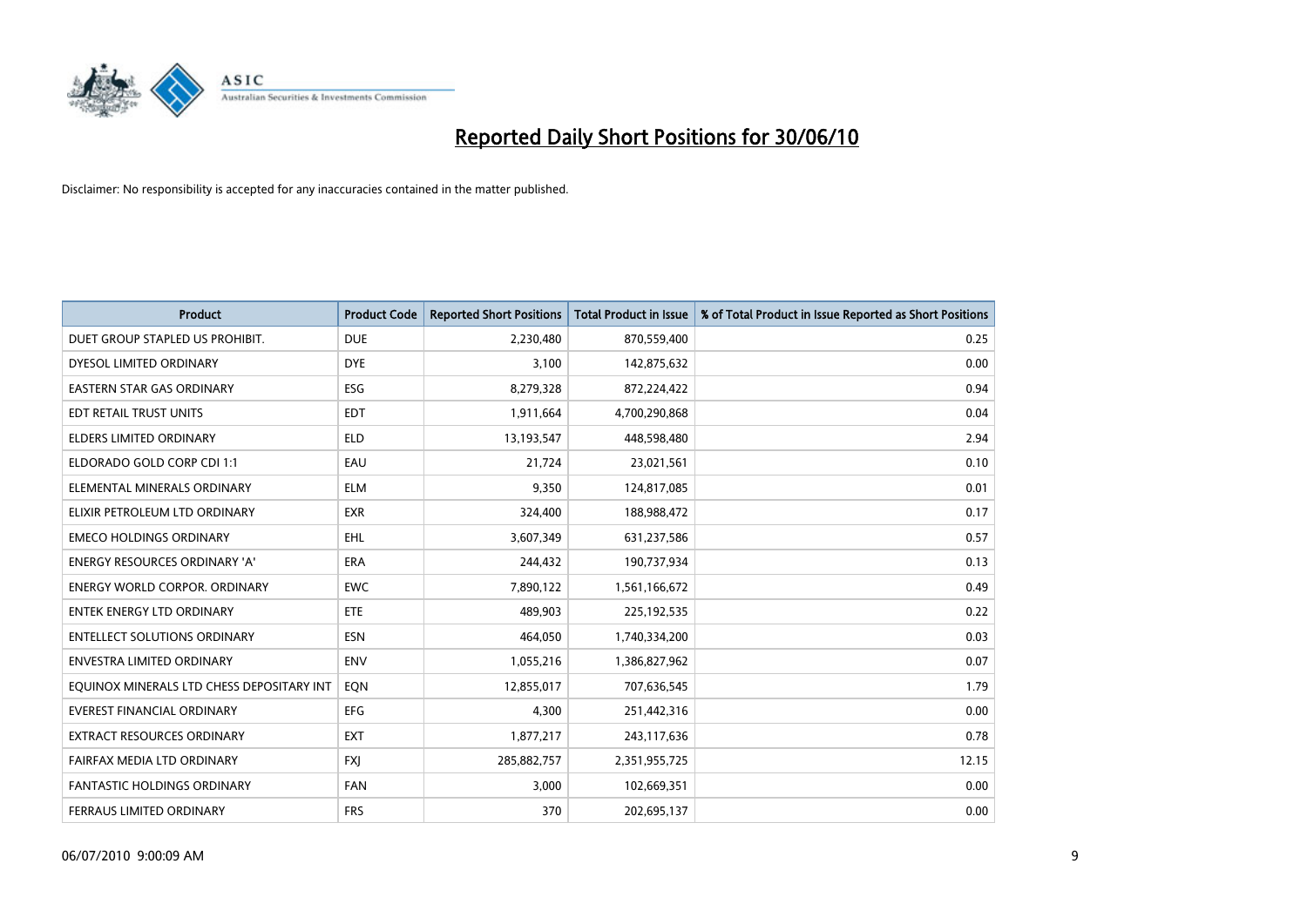![](_page_9_Picture_0.jpeg)

| <b>Product</b>                        | <b>Product Code</b> | <b>Reported Short Positions</b> | <b>Total Product in Issue</b> | % of Total Product in Issue Reported as Short Positions |
|---------------------------------------|---------------------|---------------------------------|-------------------------------|---------------------------------------------------------|
| FISHER & PAYKEL APP. ORDINARY         | <b>FPA</b>          | 9,405,576                       | 724,235,162                   | 1.29                                                    |
| FISHER & PAYKEL H. ORDINARY           | <b>FPH</b>          | 1,588,235                       | 512,327,327                   | 0.31                                                    |
| FKP PROPERTY GROUP STAPLED SECURITIES | <b>FKP</b>          | 7,250,828                       | 1,166,821,398                 | 0.61                                                    |
| FLEETWOOD CORP ORDINARY               | <b>FWD</b>          | 98,323                          | 53,967,182                    | 0.18                                                    |
| FLETCHER BUILDING ORDINARY            | <b>FBU</b>          | 383,469                         | 606,946,993                   | 0.06                                                    |
| FLEXIGROUP LIMITED ORDINARY           | <b>FXL</b>          | 246,092                         | 270,818,164                   | 0.08                                                    |
| <b>FLIGHT CENTRE ORDINARY</b>         | <b>FLT</b>          | 2,465,496                       | 99,771,838                    | 2.46                                                    |
| FLINDERS MINES LTD ORDINARY           | <b>FMS</b>          | 20,752,618                      | 1,819,849,571                 | 1.15                                                    |
| FORTE ENERGY NL ORDINARY              | <b>FTE</b>          | 2,658,986                       | 580,658,031                   | 0.46                                                    |
| FORTESCUE METALS GRP ORDINARY         | <b>FMG</b>          | 20,038,166                      | 3,107,048,120                 | 0.63                                                    |
| <b>FOSTER'S GROUP ORDINARY</b>        | FGL                 | 9,098,643                       | 1,930,432,682                 | 0.45                                                    |
| FTD CORPORATION ORDINARY              | <b>FTD</b>          | 8,088                           | 100,421,069                   | 0.01                                                    |
| <b>FUNTASTIC LIMITED ORDINARY</b>     | <b>FUN</b>          | 322,528                         | 340,997,682                   | 0.09                                                    |
| <b>G.U.D. HOLDINGS ORDINARY</b>       | GUD                 | 181,504                         | 65,885,213                    | 0.27                                                    |
| <b>GALAXY RESOURCES ORDINARY</b>      | <b>GXY</b>          | 127,523                         | 190,553,358                   | 0.06                                                    |
| <b>GEODYNAMICS LIMITED ORDINARY</b>   | GDY                 | 473,790                         | 292,840,219                   | 0.16                                                    |
| <b>GINDALBIE METALS LTD ORDINARY</b>  | GBG                 | 12,232,209                      | 707,757,674                   | 1.71                                                    |
| <b>GIRALIA RESOURCES NL ORDINARY</b>  | <b>GIR</b>          | 559,550                         | 178,310,170                   | 0.31                                                    |
| <b>GLOBAL IRON LIMITED ORDINARY</b>   | <b>GFE</b>          | 45,932                          | 18,125,002                    | 0.25                                                    |
| <b>GLOBAL MINING ORDINARY</b>         | <b>GMI</b>          | 8,951                           | 199,725,607                   | 0.00                                                    |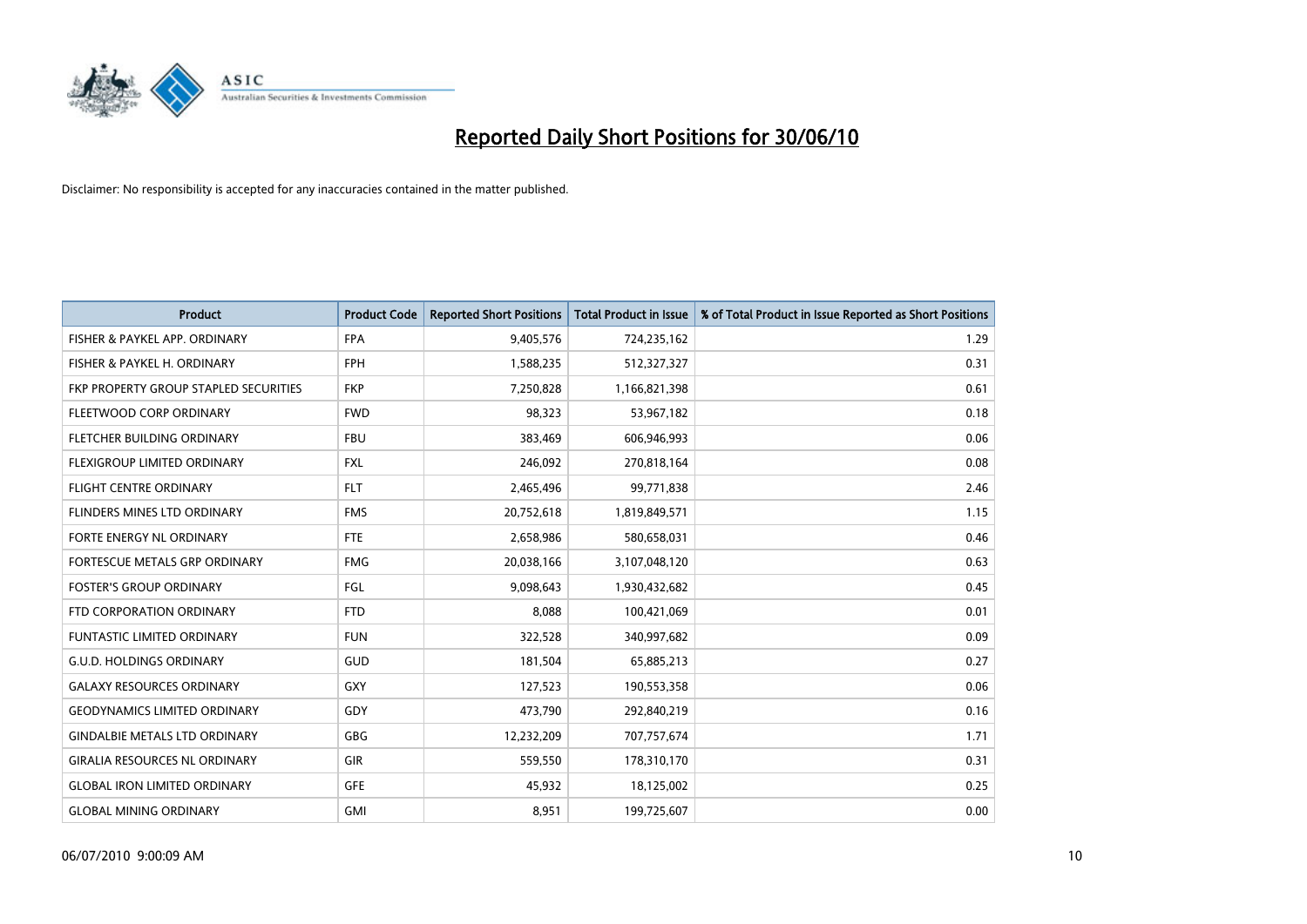![](_page_10_Picture_0.jpeg)

| <b>Product</b>                                   | <b>Product Code</b> | <b>Reported Short Positions</b> | <b>Total Product in Issue</b> | % of Total Product in Issue Reported as Short Positions |
|--------------------------------------------------|---------------------|---------------------------------|-------------------------------|---------------------------------------------------------|
| <b>GLOUCESTER COAL ORDINARY</b>                  | GCL                 | 279,845                         | 81,962,133                    | 0.35                                                    |
| <b>GME RESOURCES LTD ORDINARY</b>                | <b>GME</b>          | 800                             | 302,352,750                   | 0.00                                                    |
| <b>GOLDEN GATE PETROL ORDINARY</b>               | GGP                 | 11,538                          | 975,826,623                   | 0.00                                                    |
| <b>GOLDEN WEST RESOURCE ORDINARY</b>             | <b>GWR</b>          | 1,617                           | 143,135,763                   | 0.00                                                    |
| <b>GOODMAN FIELDER, ORDINARY</b>                 | <b>GFF</b>          | 2,825,376                       | 1,380,386,438                 | 0.22                                                    |
| <b>GOODMAN GROUP STAPLED US PROHIBIT.</b>        | <b>GMG</b>          | 18,031,622                      | 6,369,751,394                 | 0.28                                                    |
| <b>GPT GROUP STAPLED SEC.</b>                    | <b>GPT</b>          | 13,741,905                      | 1,855,529,431                 | 0.72                                                    |
| <b>GRAINCORP LIMITED A CLASS ORDINARY</b>        | <b>GNC</b>          | 4,744,799                       | 198,318,900                   | 2.39                                                    |
| <b>GRANGE RESOURCES, ORDINARY</b>                | <b>GRR</b>          | 1,839,549                       | 1,151,778,896                 | 0.16                                                    |
| <b>GREAT SOUTHERN LTD ORDINARY</b>               | <b>GTP</b>          | 4,908,484                       | 643,234,118                   | 0.76                                                    |
| <b>GREENLAND MIN EN LTD ORDINARY</b>             | GGG                 | 42,900                          | 232,258,247                   | 0.02                                                    |
| <b>GUINNESS PEAT GROUP. CHESS DEPOSITARY INT</b> | GPG                 | 55                              | 297,175,475                   | 0.00                                                    |
| <b>GUNNS LIMITED ORDINARY</b>                    | <b>GNS</b>          | 11,704,925                      | 806,734,892                   | 1.44                                                    |
| <b>GWA INTERNATIONAL ORDINARY</b>                | <b>GWT</b>          | 5,001,517                       | 301,102,514                   | 1.66                                                    |
| HARVEY NORMAN ORDINARY                           | <b>HVN</b>          | 31,224,829                      | 1,062,316,784                 | 2.94                                                    |
| HASTIE GROUP LIMITED ORDINARY                    | <b>HST</b>          | 491,230                         | 239,716,924                   | 0.21                                                    |
| HASTINGS DIVERSIFIED STAPLED SECURITY            | <b>HDF</b>          | 776,164                         | 500,273,209                   | 0.14                                                    |
| HEALTHSCOPE LIMITED ORDINARY                     | <b>HSP</b>          | 775,626                         | 317,010,025                   | 0.26                                                    |
| <b>HEARTWARE INT INC CDI 35:1</b>                | <b>HIN</b>          | 272,008                         | 72,583,000                    | 0.37                                                    |
| <b>HENDERSON GROUP CDI 1:1</b>                   | <b>HGG</b>          | 6,327,662                       | 563,460,089                   | 1.12                                                    |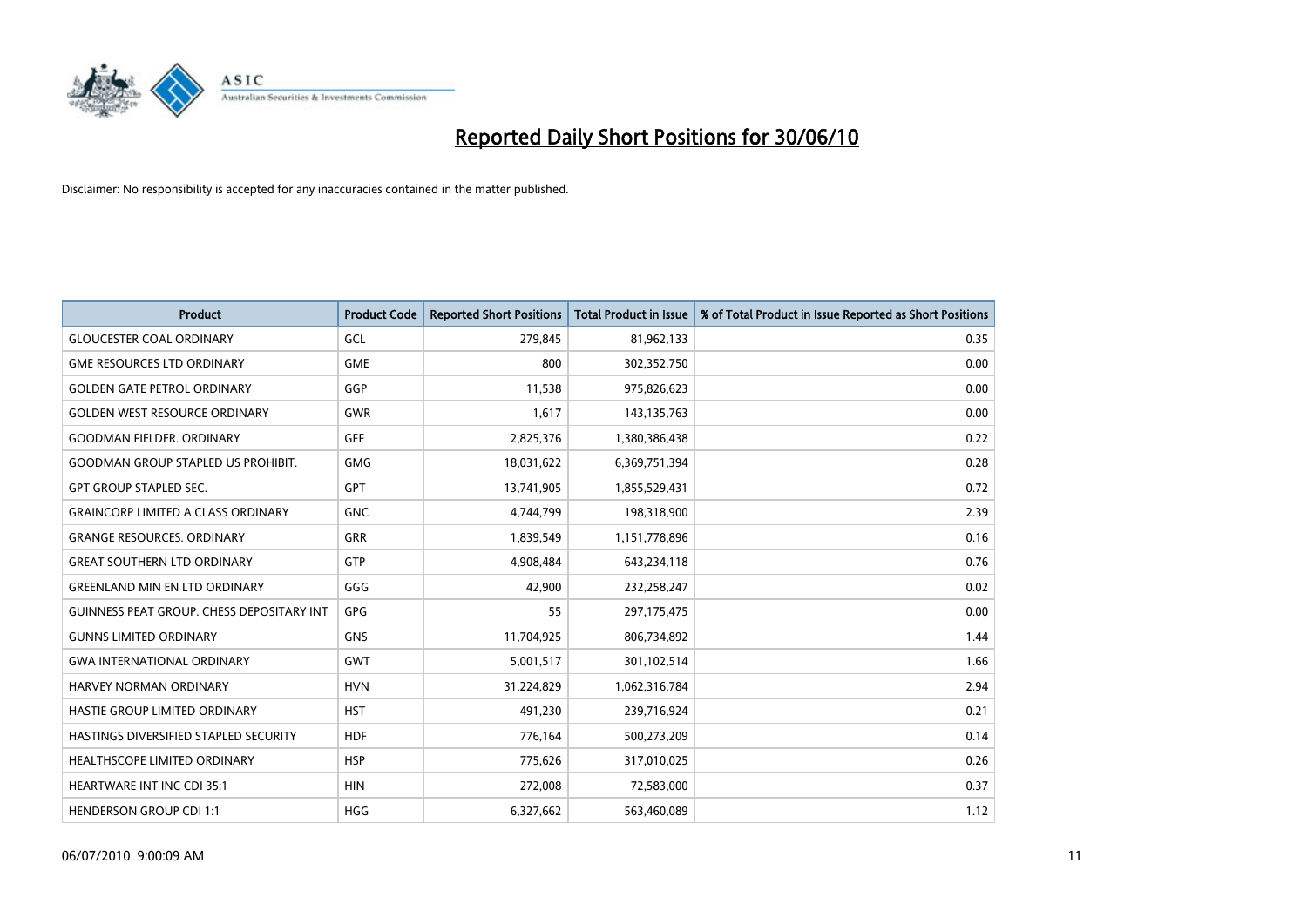![](_page_11_Picture_0.jpeg)

| <b>Product</b>                       | <b>Product Code</b> | <b>Reported Short Positions</b> | <b>Total Product in Issue</b> | % of Total Product in Issue Reported as Short Positions |
|--------------------------------------|---------------------|---------------------------------|-------------------------------|---------------------------------------------------------|
| HFA HOLDINGS LIMITED ORDINARY        | <b>HFA</b>          | 1,888,355                       | 469,330,170                   | 0.39                                                    |
| <b>HIGHLANDS PACIFIC ORDINARY</b>    | <b>HIG</b>          | 2,382,805                       | 668,112,148                   | 0.36                                                    |
| HILLGROVE RES LTD ORDINARY           | <b>HGO</b>          | 172,848                         | 481,137,223                   | 0.04                                                    |
| HILLS INDUSTRIES LTD ORDINARY        | HIL                 | 3,353,237                       | 248,219,660                   | 1.33                                                    |
| HORIZON OIL LIMITED ORDINARY         | <b>HZN</b>          | 2,519,358                       | 1,126,621,515                 | 0.23                                                    |
| <b>ICON ENERGY LIMITED ORDINARY</b>  | <b>ICN</b>          | 399,220                         | 439,801,394                   | 0.10                                                    |
| <b>IDT AUSTRALIA LTD ORDINARY</b>    | IDT                 | 18.000                          | 43,096,294                    | 0.04                                                    |
| <b>IINET LIMITED ORDINARY</b>        | <b>IIN</b>          | 119,213                         | 151,896,119                   | 0.07                                                    |
| ILUKA RESOURCES ORDINARY             | ILU                 | 11,499,763                      | 418,700,517                   | 2.74                                                    |
| <b>IMDEX LIMITED ORDINARY</b>        | <b>IMD</b>          | 482,637                         | 195,037,128                   | 0.25                                                    |
| IMF (AUSTRALIA) LTD ORDINARY         | <b>IMF</b>          | 140,236                         | 122,496,819                   | 0.11                                                    |
| <b>IMX RESOURCES LTD ORDINARY</b>    | <b>IXR</b>          | 20,000                          | 230,802,803                   | 0.01                                                    |
| <b>INCITEC PIVOT ORDINARY</b>        | <b>IPL</b>          | 5,896,407                       | 1,624,932,978                 | 0.34                                                    |
| <b>INDAGO RESOURCES LTD ORDINARY</b> | IDG                 | 8.179                           | 99,449,536                    | 0.01                                                    |
| <b>INDEPENDENCE GROUP ORDINARY</b>   | <b>IGO</b>          | 307,857                         | 113,813,539                   | 0.28                                                    |
| <b>INDOPHIL RESOURCES ORDINARY</b>   | <b>IRN</b>          | 868,127                         | 423,428,803                   | 0.21                                                    |
| <b>INDUSTREA LIMITED ORDINARY</b>    | IDL                 | 1,172,716                       | 956,668,877                   | 0.12                                                    |
| INFIGEN ENERGY STAPLED SECURITIES    | <b>IFN</b>          | 5,958,085                       | 765,089,692                   | 0.77                                                    |
| ING INDUSTRIAL FUND UNITS            | <b>IIF</b>          | 6,892,978                       | 2,592,249,647                 | 0.26                                                    |
| ING OFFICE FUND STAPLED SECURITIES   | <b>IOF</b>          | 6,536,263                       | 2,729,071,212                 | 0.24                                                    |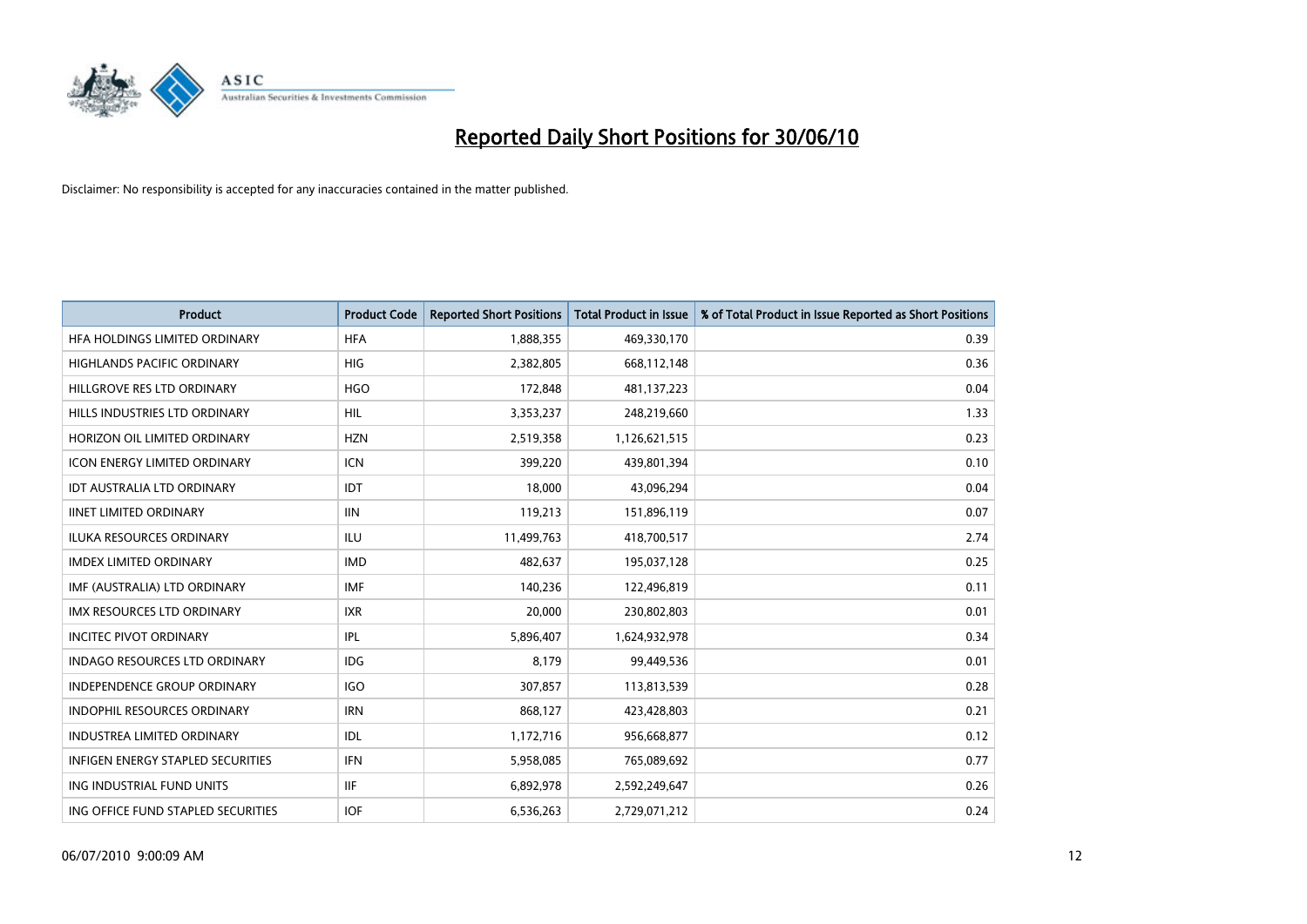![](_page_12_Picture_0.jpeg)

| <b>Product</b>                                  | <b>Product Code</b> | <b>Reported Short Positions</b> | <b>Total Product in Issue</b> | % of Total Product in Issue Reported as Short Positions |
|-------------------------------------------------|---------------------|---------------------------------|-------------------------------|---------------------------------------------------------|
| ING RE COM GROUP STAPLED SECURITIES             | <b>ILF</b>          | 9,075                           | 441,029,194                   | 0.00                                                    |
| INNAMINCKA PETROLEUM ORDINARY                   | <b>INP</b>          | 14,205                          | 261,548,890                   | 0.01                                                    |
| <b>INSURANCE AUSTRALIA ORDINARY</b>             | <b>IAG</b>          | 5,523,578                       | 2,078,994,021                 | 0.25                                                    |
| INTEGRA MINING LTD. ORDINARY                    | <b>IGR</b>          | 2,398,459                       | 755,792,394                   | 0.31                                                    |
| <b>INTOLL GROUP STAPLED SECURITIES</b>          | <b>ITO</b>          | 9,395,822                       | 2,261,732,048                 | 0.42                                                    |
| <b>INTREPID MINES ORDINARY</b>                  | <b>IAU</b>          | 21,699                          | 429,581,466                   | 0.00                                                    |
| <b>INVOCARE LIMITED ORDINARY</b>                | <b>IVC</b>          | 1,134,085                       | 102,069,091                   | 1.11                                                    |
| ION LIMITED ORDINARY                            | <b>ION</b>          | 164,453                         | 256,365,105                   | 0.06                                                    |
| <b>IOOF HOLDINGS LTD ORDINARY</b>               | <b>IFL</b>          | 1,790,456                       | 229,794,395                   | 0.77                                                    |
| <b>IRESS MARKET TECH. ORDINARY</b>              | <b>IRE</b>          | 987,690                         | 126,018,142                   | 0.77                                                    |
| <b>IRON ORE HOLDINGS ORDINARY</b>               | <b>IOH</b>          | 28,246                          | 134,874,850                   | 0.02                                                    |
| ISHARES MSCI EAFE CDI 1:1                       | <b>IVE</b>          | 59,745                          | 590,400,000                   | 0.01                                                    |
| ISHARES MSCI EM MKTS CDI 1:1                    | <b>IEM</b>          | 62,198                          | 425,700,000                   | 0.01                                                    |
| <b>ISOFT GROUP LIMITED ORDINARY</b>             | <b>ISF</b>          | 12,216,045                      | 1,037,994,023                 | 1.17                                                    |
| <b>IVANHOE AUSTRALIA ORDINARY</b>               | <b>IVA</b>          | 252,061                         | 70,955,953                    | 0.36                                                    |
| <b>JABIRU METALS LTD ORDINARY</b>               | <b>JML</b>          | 490.181                         | 552,619,180                   | 0.08                                                    |
| <b>JAMES HARDIE INDUST CHESS DEPOSITARY INT</b> | <b>IHX</b>          | 15,039,732                      | 435,435,998                   | 3.43                                                    |
| <b>JAMESON RESOURCES ORDINARY</b>               | JAL                 | 1,600,000                       | 63,885,910                    | 2.50                                                    |
| <b>JB HI-FI LIMITED ORDINARY</b>                | <b>JBH</b>          | 4,312,764                       | 108,344,987                   | 3.98                                                    |
| KAGARA LTD ORDINARY                             | KZL                 | 3,070,599                       | 674,489,717                   | 0.43                                                    |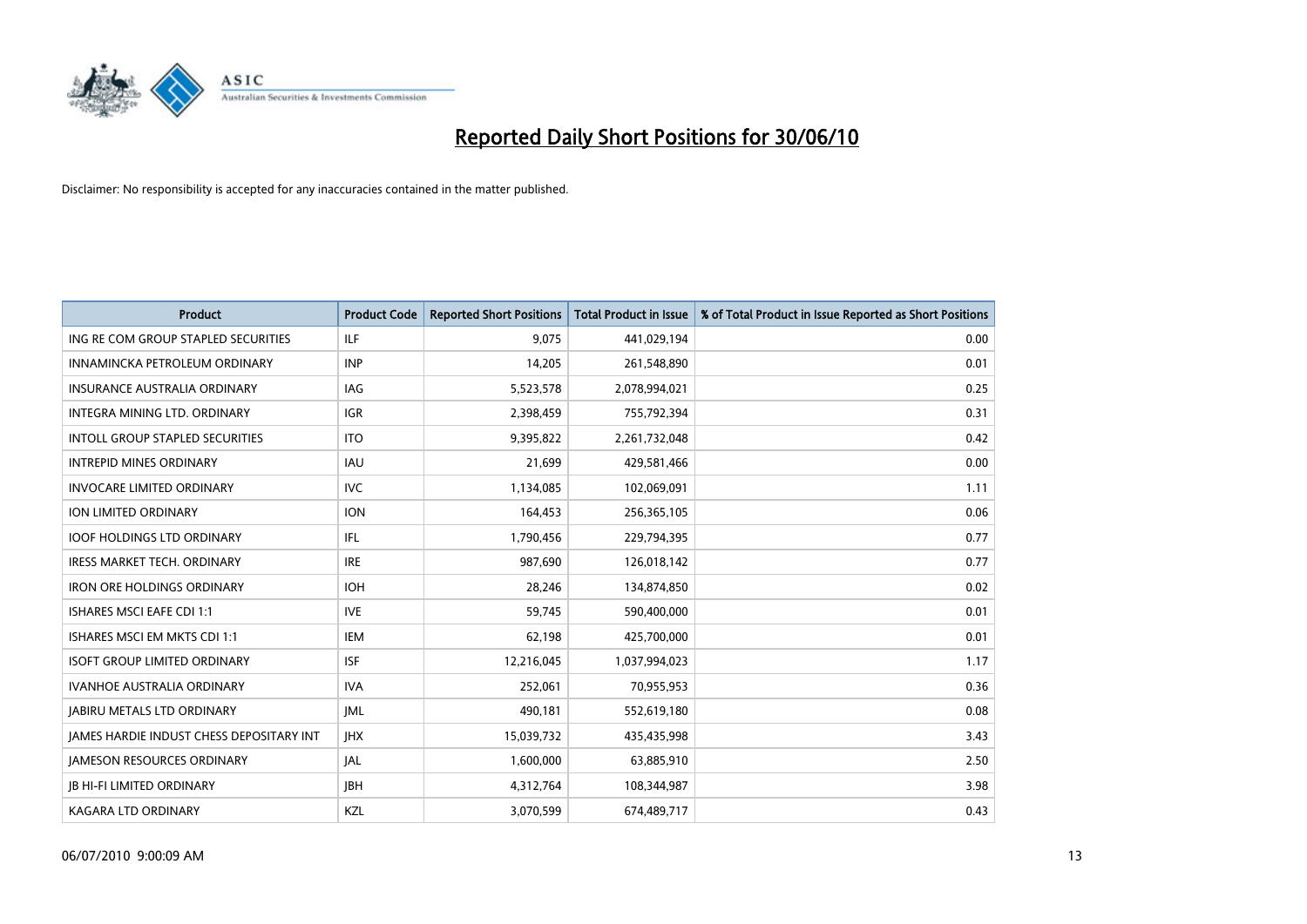![](_page_13_Picture_0.jpeg)

| <b>Product</b>                        | <b>Product Code</b> | <b>Reported Short Positions</b> | Total Product in Issue | % of Total Product in Issue Reported as Short Positions |
|---------------------------------------|---------------------|---------------------------------|------------------------|---------------------------------------------------------|
| KAROON GAS AUSTRALIA ORDINARY         | <b>KAR</b>          | 394,559                         | 177,546,198            | 0.22                                                    |
| KATHMANDU HOLD LTD ORDINARY           | <b>KMD</b>          | 962,133                         | 200,000,000            | 0.48                                                    |
| <b>KEYBRIDGE CAPITAL ORDINARY</b>     | <b>KBC</b>          | 5,999                           | 172,070,564            | 0.00                                                    |
| KIMBERLEY METALS LTD ORDINARY         | <b>KBL</b>          | 260,945                         | 94,490,816             | 0.27                                                    |
| KINGSGATE CONSOLID. ORDINARY          | <b>KCN</b>          | 341,643                         | 97,995,783             | 0.34                                                    |
| LEIGHTON HOLDINGS ORDINARY            | LEI                 | 2,826,640                       | 300,687,299            | 0.90                                                    |
| LEND LEASE GROUP UNIT/ORD STAPLED     | LLC                 | 1,112,153                       | 565,558,754            | 0.18                                                    |
| LIHIR GOLD LIMITED. ORDINARY          | LGL                 | 23,897,782                      | 2,368,729,935          | 1.01                                                    |
| LINC ENERGY LTD ORDINARY              | <b>LNC</b>          | 3,030,910                       | 489,093,470            | 0.60                                                    |
| LIQUEFIED NATURAL ORDINARY            | <b>LNG</b>          | 119,147                         | 213,339,015            | 0.06                                                    |
| LYNAS CORPORATION ORDINARY            | <b>LYC</b>          | 13,642,909                      | 1,655,499,093          | 0.81                                                    |
| MAC SERVICES (THE) ORDINARY           | <b>MSL</b>          | 79,033                          | 165,966,692            | 0.05                                                    |
| MACARTHUR COAL ORDINARY               | <b>MCC</b>          | 805,366                         | 254,333,109            | 0.31                                                    |
| <b>MACMAHON HOLDINGS ORDINARY</b>     | <b>MAH</b>          | 8,889,718                       | 733,711,705            | 1.20                                                    |
| MACO ATLAS ROADS GRP ORDINARY STAPLED | <b>MOA</b>          | 2,575,023                       | 452,345,907            | 0.56                                                    |
| MACQUARIE GROUP LTD ORDINARY          | <b>MOG</b>          | 6,415,792                       | 344,567,851            | 1.87                                                    |
| MANTRA RESOURCES ORDINARY             | <b>MRU</b>          | 92,779                          | 127,031,188            | 0.07                                                    |
| MAP GROUP STAPLED US PROHIBIT.        | <b>MAP</b>          | 5,478,024                       | 1,861,210,782          | 0.31                                                    |
| <b>MARION ENERGY ORDINARY</b>         | <b>MAE</b>          | 374,994                         | 429,822,043            | 0.09                                                    |
| MCPHERSON'S LTD ORDINARY              | <b>MCP</b>          | 4,064                           | 71,651,758             | 0.00                                                    |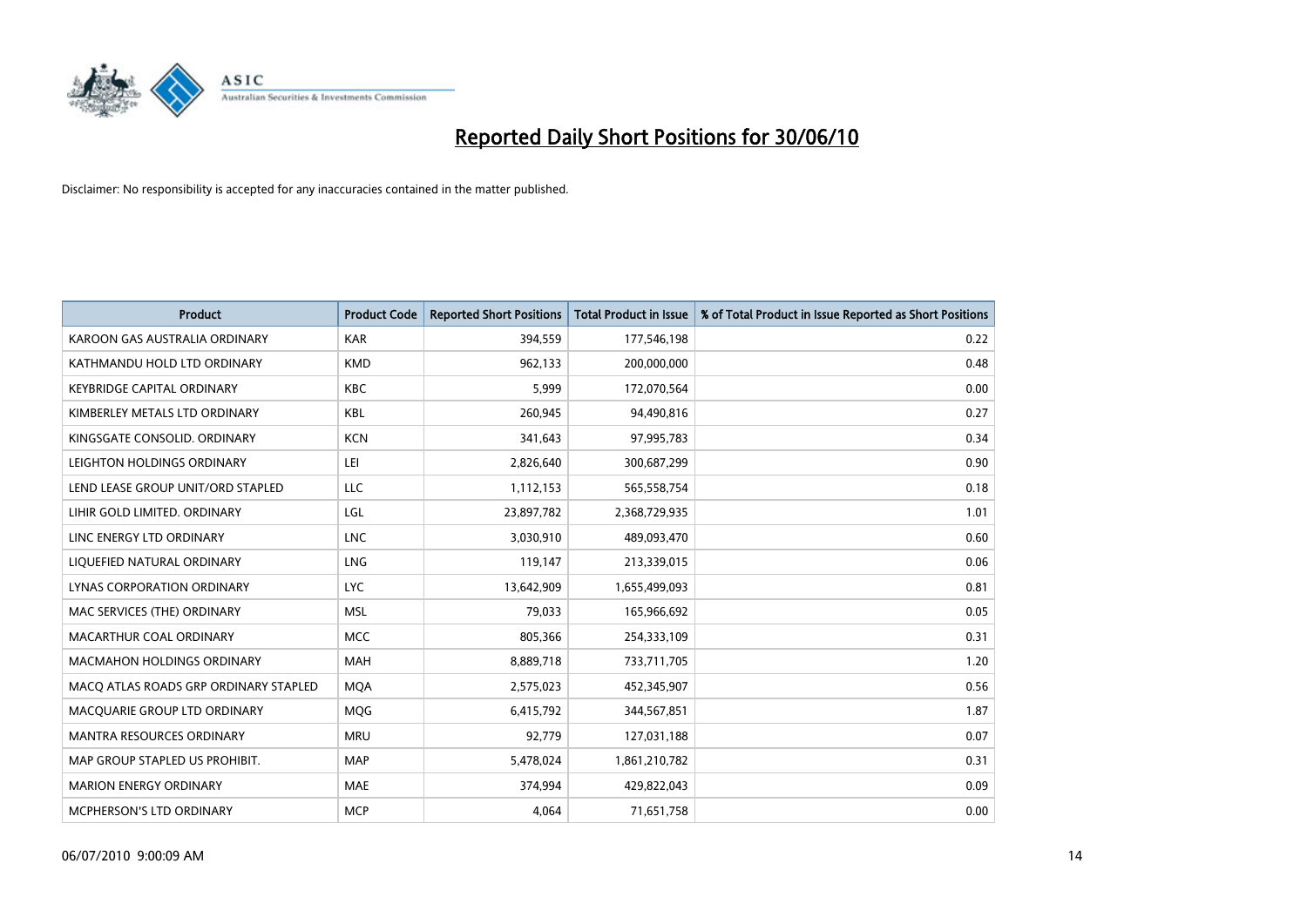![](_page_14_Picture_0.jpeg)

| <b>Product</b>                  | <b>Product Code</b> | <b>Reported Short Positions</b> | Total Product in Issue | % of Total Product in Issue Reported as Short Positions |
|---------------------------------|---------------------|---------------------------------|------------------------|---------------------------------------------------------|
| MEDUSA MINING LTD ORDINARY      | <b>MML</b>          | 80,338                          | 187,529,911            | 0.04                                                    |
| MELBOURNE IT LIMITED ORDINARY   | MLB                 | 166,062                         | 79,569,967             | 0.21                                                    |
| MEO AUSTRALIA LTD ORDINARY      | <b>MEO</b>          | 772,443                         | 477,220,955            | 0.16                                                    |
| MERMAID MARINE ORDINARY         | <b>MRM</b>          | 423,828                         | 186,844,825            | 0.23                                                    |
| METALS X LIMITED ORDINARY       | <b>MLX</b>          | 326,940                         | 1,365,661,782          | 0.03                                                    |
| METCASH LIMITED ORDINARY        | <b>MTS</b>          | 17,497,469                      | 765,644,031            | 2.26                                                    |
| METGASCO LIMITED ORDINARY       | <b>MEL</b>          | 389,340                         | 249,006,674            | 0.15                                                    |
| MICLYN EXP OFFSHR ORDINARY      | <b>MIO</b>          | 199,999                         | 271,700,000            | 0.07                                                    |
| MINARA RESOURCES ORDINARY       | <b>MRE</b>          | 4,817,164                       | 1,167,783,517          | 0.41                                                    |
| MINCOR RESOURCES NL ORDINARY    | <b>MCR</b>          | 2,005,218                       | 200,184,686            | 1.00                                                    |
| MINERAL DEPOSITS ORDINARY       | <b>MDL</b>          | 1,259,095                       | 576,076,525            | 0.19                                                    |
| MINERAL RESOURCES, ORDINARY     | <b>MIN</b>          | 636,794                         | 161,231,458            | 0.39                                                    |
| MIRABELA NICKEL LTD ORDINARY    | <b>MBN</b>          | 9,257,984                       | 367, 162, 725          | 2.51                                                    |
| MIRVAC GROUP STAPLED SECURITIES | <b>MGR</b>          | 21,263,095                      | 3,266,304,329          | 0.63                                                    |
| MITCHELL COMMUNITCA, ORDINARY   | <b>MCU</b>          | 19,673                          | 301,654,653            | 0.01                                                    |
| MOLOPO ENERGY LTD ORDINARY      | <b>MPO</b>          | 39,733                          | 250,665,548            | 0.01                                                    |
| MOLY MINES LIMITED ORDINARY     | <b>MOL</b>          | 126,747                         | 363,916,323            | 0.03                                                    |
| MONADELPHOUS GROUP ORDINARY     | <b>MND</b>          | 1,104,711                       | 86,036,700             | 1.27                                                    |
| MORTGAGE CHOICE LTD ORDINARY    | MOC                 | 194,824                         | 119,617,705            | 0.16                                                    |
| MOSAIC OIL NL ORDINARY          | <b>MOS</b>          | 41,742                          | 821,344,925            | 0.01                                                    |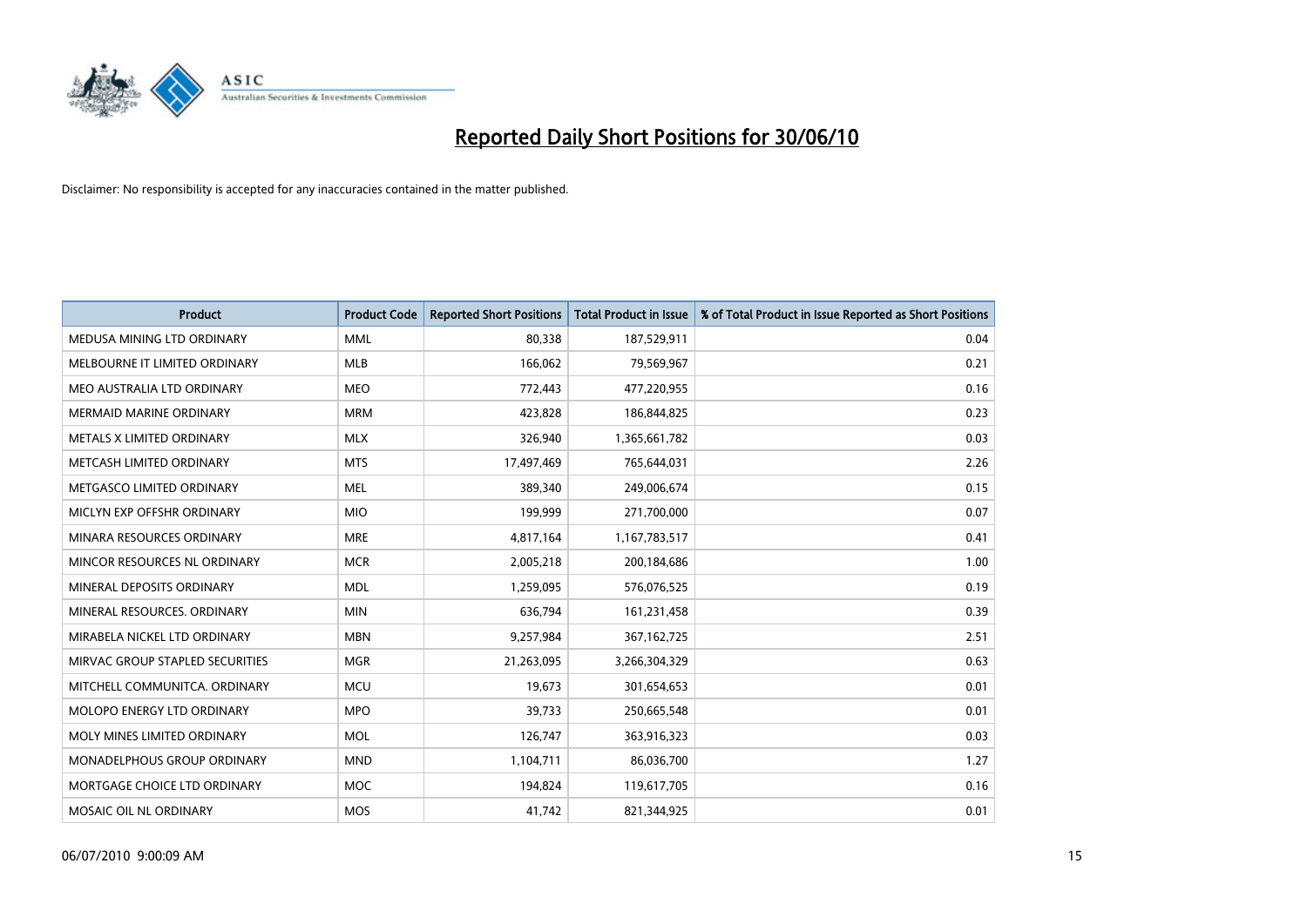![](_page_15_Picture_0.jpeg)

| <b>Product</b>                    | <b>Product Code</b> | <b>Reported Short Positions</b> | Total Product in Issue | % of Total Product in Issue Reported as Short Positions |
|-----------------------------------|---------------------|---------------------------------|------------------------|---------------------------------------------------------|
| <b>MOUNT GIBSON IRON ORDINARY</b> | <b>MGX</b>          | 3,714,181                       | 1,079,174,611          | 0.34                                                    |
| MULTIPLEX SITES SITES             | <b>MXUPA</b>        | 147                             | 4,500,000              | 0.00                                                    |
| MURCHISON METALS LTD ORDINARY     | <b>MMX</b>          | 3,962,147                       | 435,384,268            | 0.89                                                    |
| <b>MYER HOLDINGS LTD ORDINARY</b> | <b>MYR</b>          | 8,308,359                       | 581,517,884            | 1.42                                                    |
| <b>MYSTATE LIMITED ORDINARY</b>   | <b>MYS</b>          | 1,400                           | 67,411,055             | 0.00                                                    |
| NATIONAL AUST. BANK ORDINARY      | <b>NAB</b>          | 14,537,950                      | 2,121,379,130          | 0.67                                                    |
| NATURAL FUEL LIMITED ORDINARY     | <b>NFL</b>          |                                 | 506,612,127            | 0.00                                                    |
| NAVITAS LIMITED ORDINARY          | <b>NVT</b>          | 1,060,223                       | 342,361,526            | 0.32                                                    |
| NEPTUNE MARINE ORDINARY           | <b>NMS</b>          | 3,823,567                       | 429,842,672            | 0.88                                                    |
| NEW HOPE CORPORATION ORDINARY     | <b>NHC</b>          | 234,829                         | 827,730,549            | 0.03                                                    |
| NEWCREST MINING ORDINARY          | <b>NCM</b>          | 25,880,659                      | 483,493,006            | 5.34                                                    |
| NEWS CORP A NON-VOTING CDI        | <b>NWSLV</b>        | 456,302                         | 1,824,063,103          | 0.02                                                    |
| NEWS CORP B VOTING CDI            | <b>NWS</b>          | 8,355,134                       | 798,520,953            | 1.04                                                    |
| NEXBIS LIMITED ORDINARY           | <b>NBS</b>          | 63,733                          | 498,972,940            | 0.01                                                    |
| NEXUS ENERGY LIMITED ORDINARY     | <b>NXS</b>          | 13,044,124                      | 958,061,849            | 1.35                                                    |
| NIB HOLDINGS LIMITED ORDINARY     | <b>NHF</b>          | 107,670                         | 495,431,427            | 0.02                                                    |
| NICK SCALI LIMITED ORDINARY       | <b>NCK</b>          | 35,846                          | 81,000,000             | 0.04                                                    |
| NIDO PETROLEUM ORDINARY           | <b>NDO</b>          | 6,633,131                       | 1,080,658,378          | 0.61                                                    |
| NKWE PLATINUM 10C US COMMON       | <b>NKP</b>          | 6,869                           | 556,627,684            | 0.00                                                    |
| NORTHERN CREST ORDINARY           | NOC                 | 24,345                          | 116,074,781            | 0.02                                                    |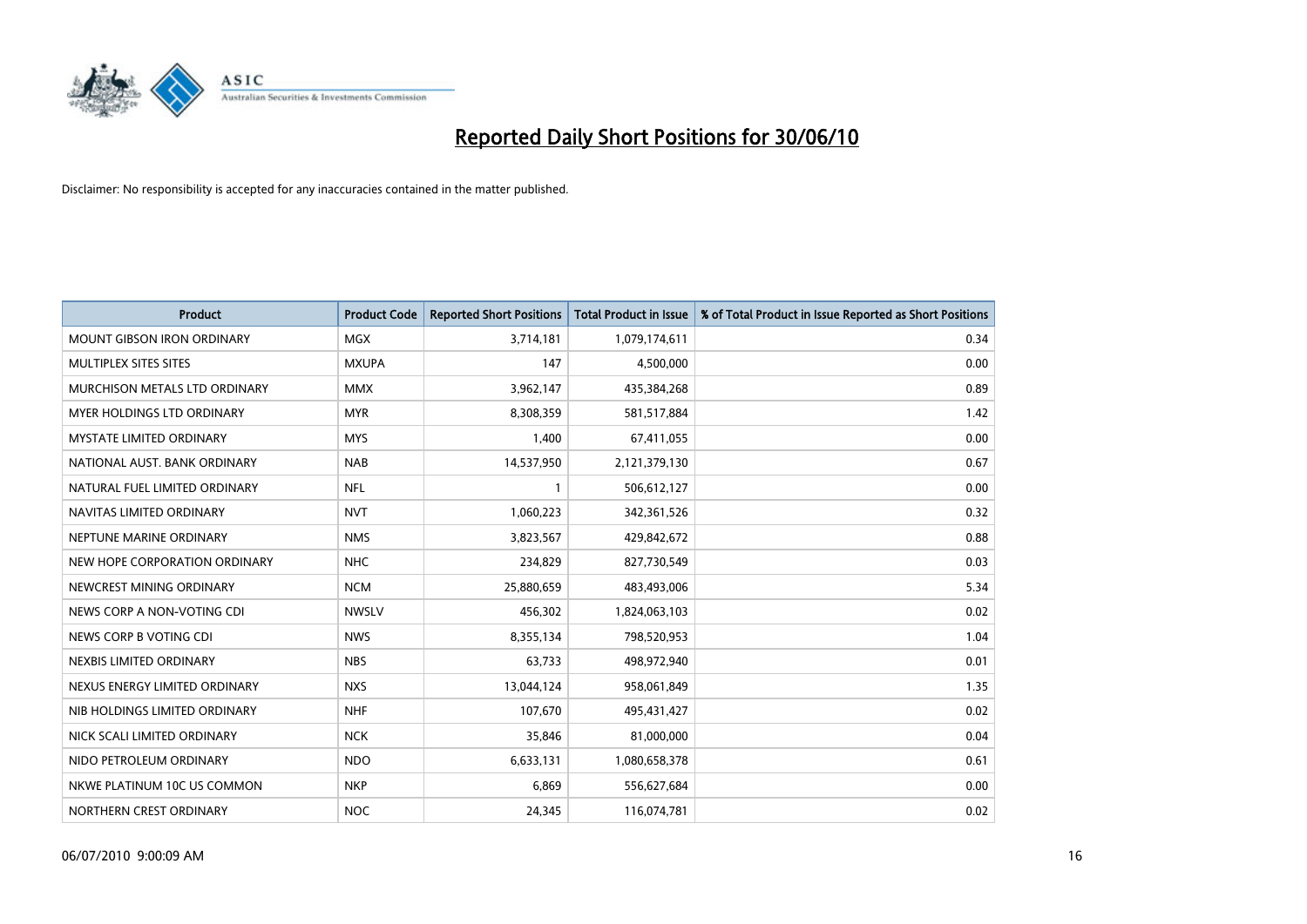![](_page_16_Picture_0.jpeg)

| <b>Product</b>                        | <b>Product Code</b> | <b>Reported Short Positions</b> | <b>Total Product in Issue</b> | % of Total Product in Issue Reported as Short Positions |
|---------------------------------------|---------------------|---------------------------------|-------------------------------|---------------------------------------------------------|
| NORTHERN IRON LTD ORDINARY            | <b>NFE</b>          | 1,274,208                       | 292,204,786                   | 0.43                                                    |
| NOVOGEN LIMITED ORDINARY              | <b>NRT</b>          | 149,624                         | 102,125,894                   | 0.15                                                    |
| NRW HOLDINGS LIMITED ORDINARY         | <b>NWH</b>          | 433,362                         | 251,223,000                   | 0.17                                                    |
| NUFARM LIMITED ORDINARY               | <b>NUF</b>          | 2,163,213                       | 261,775,731                   | 0.83                                                    |
| OAKTON LIMITED ORDINARY               | <b>OKN</b>          | 522,844                         | 91,913,485                    | 0.56                                                    |
| OCEANAGOLD CORP. CHESS DEPOSITARY INT | <b>OGC</b>          | 671,165                         | 228,198,170                   | 0.30                                                    |
| OCEANIA CAPITAL LTD ORDINARY          | <b>OCP</b>          | 2,500                           | 91,921,295                    | 0.00                                                    |
| OIL SEARCH LTD ORDINARY               | <b>OSH</b>          | 9,242,448                       | 1,308,279,222                 | 0.69                                                    |
| OM HOLDINGS LIMITED ORDINARY          | <b>OMH</b>          | 563,763                         | 498,460,150                   | 0.11                                                    |
| <b>ONESTEEL LIMITED ORDINARY</b>      | <b>OST</b>          | 6,863,830                       | 1,331,583,166                 | 0.50                                                    |
| ORICA LIMITED ORDINARY                | ORI                 | 1,574,274                       | 361,129,562                   | 0.42                                                    |
| <b>ORIGIN ENERGY ORDINARY</b>         | <b>ORG</b>          | 2,152,925                       | 880,668,872                   | 0.22                                                    |
| OTTO ENERGY LIMITED ORDINARY          | <b>OEL</b>          | 109,204                         | 1,072,684,721                 | 0.01                                                    |
| OZ MINERALS ORDINARY                  | OZL                 | 38,487,662                      | 3,121,339,730                 | 1.22                                                    |
| <b>PACIFIC BRANDS ORDINARY</b>        | PBG                 | 5,278,338                       | 931,386,248                   | 0.58                                                    |
| PALADIN ENERGY LTD ORDINARY           | <b>PDN</b>          | 20,030,378                      | 717,142,802                   | 2.78                                                    |
| PAN PACIFIC PETROL. ORDINARY          | PPP                 | 21,527                          | 588,612,110                   | 0.00                                                    |
| PANAUST LIMITED ORDINARY              | <b>PNA</b>          | 21,505,146                      | 2,953,892,669                 | 0.71                                                    |
| PANORAMIC RESOURCES ORDINARY          | PAN                 | 173,398                         | 205,262,842                   | 0.07                                                    |
| PAPERLINX LIMITED ORDINARY            | <b>PPX</b>          | 16,152,001                      | 603,580,761                   | 2.66                                                    |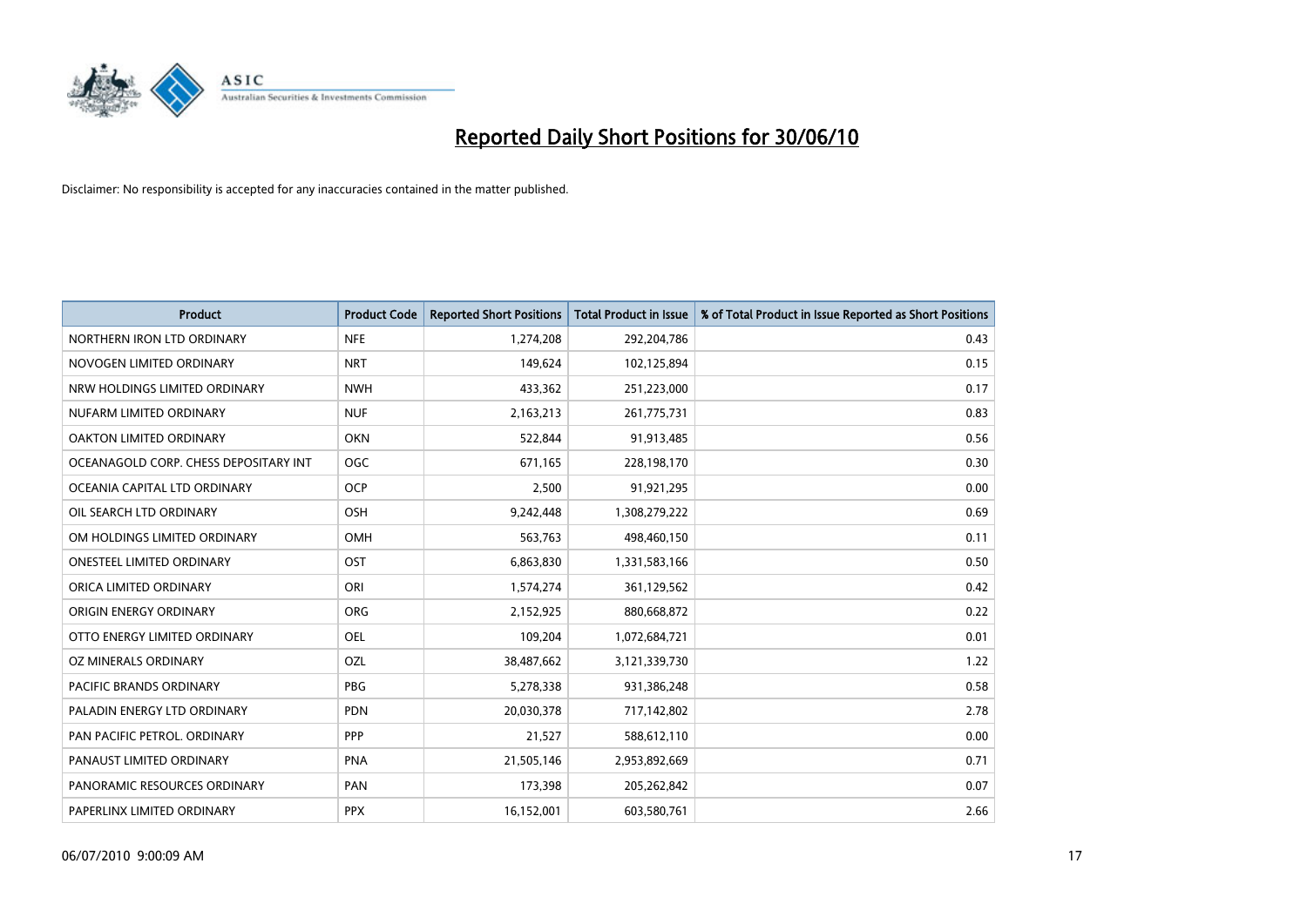![](_page_17_Picture_0.jpeg)

| <b>Product</b>                       | <b>Product Code</b> | <b>Reported Short Positions</b> | <b>Total Product in Issue</b> | % of Total Product in Issue Reported as Short Positions |
|--------------------------------------|---------------------|---------------------------------|-------------------------------|---------------------------------------------------------|
| PATTIES FOODS LTD ORDINARY           | PFL                 |                                 | 138,908,853                   | 0.00                                                    |
| PEET LIMITED ORDINARY                | <b>PPC</b>          | 47,104                          | 300,681,486                   | 0.01                                                    |
| PENINSULA MINERALS ORDINARY          | <b>PEN</b>          | 5,000                           | 1,628,130,261                 | 0.00                                                    |
| PERILYA LIMITED ORDINARY             | PEM                 | 863,464                         | 526,075,563                   | 0.17                                                    |
| PERPETUAL LIMITED ORDINARY           | <b>PPT</b>          | 2,315,278                       | 43,411,178                    | 5.34                                                    |
| PERSEUS MINING LTD ORDINARY          | PRU                 | 211,217                         | 417,432,088                   | 0.03                                                    |
| PETSEC ENERGY ORDINARY               | <b>PSA</b>          | 223,332                         | 231,283,622                   | 0.10                                                    |
| PHARMAXIS LTD ORDINARY               | <b>PXS</b>          | 1,583,294                       | 225,410,234                   | 0.72                                                    |
| PHOTON GROUP LTD ORDINARY            | PGA                 | 965,265                         | 187,440,645                   | 0.51                                                    |
| PIKE RIVER COAL ORDINARY             | <b>PRC</b>          | 506,320                         | 404,971,067                   | 0.13                                                    |
| PLATINUM ASSET ORDINARY              | <b>PTM</b>          | 2,983,994                       | 561,347,878                   | 0.52                                                    |
| PLATINUM AUSTRALIA ORDINARY          | <b>PLA</b>          | 7,833,521                       | 321,030,521                   | 2.43                                                    |
| PMP LIMITED ORDINARY                 | <b>PMP</b>          | 1,295,986                       | 335,348,483                   | 0.39                                                    |
| PORT BOUVARD LIMITED ORDINARY        | PBD                 | 6,754                           | 509,132,195                   | 0.00                                                    |
| PREMIER INVESTMENTS ORDINARY         | <b>PMV</b>          | 311,998                         | 155,030,045                   | 0.18                                                    |
| PRIMARY HEALTH CARE ORDINARY         | <b>PRY</b>          | 5,082,041                       | 491,366,342                   | 1.02                                                    |
| PRIME INFR GROUP. STAPLED SECURITIES | PIH                 | 1,530,267                       | 351,776,795                   | 0.42                                                    |
| PRIME MEDIA GRP LTD ORDINARY         | <b>PRT</b>          | $\overline{2}$                  | 365,221,071                   | 0.00                                                    |
| PRIMEAG AUSTRALIA ORDINARY           | PAG                 | 483,293                         | 150,554,149                   | 0.31                                                    |
| PROGEN PHARMACEUTIC ORDINARY         | PGL                 | 151,596                         | 24,709,097                    | 0.61                                                    |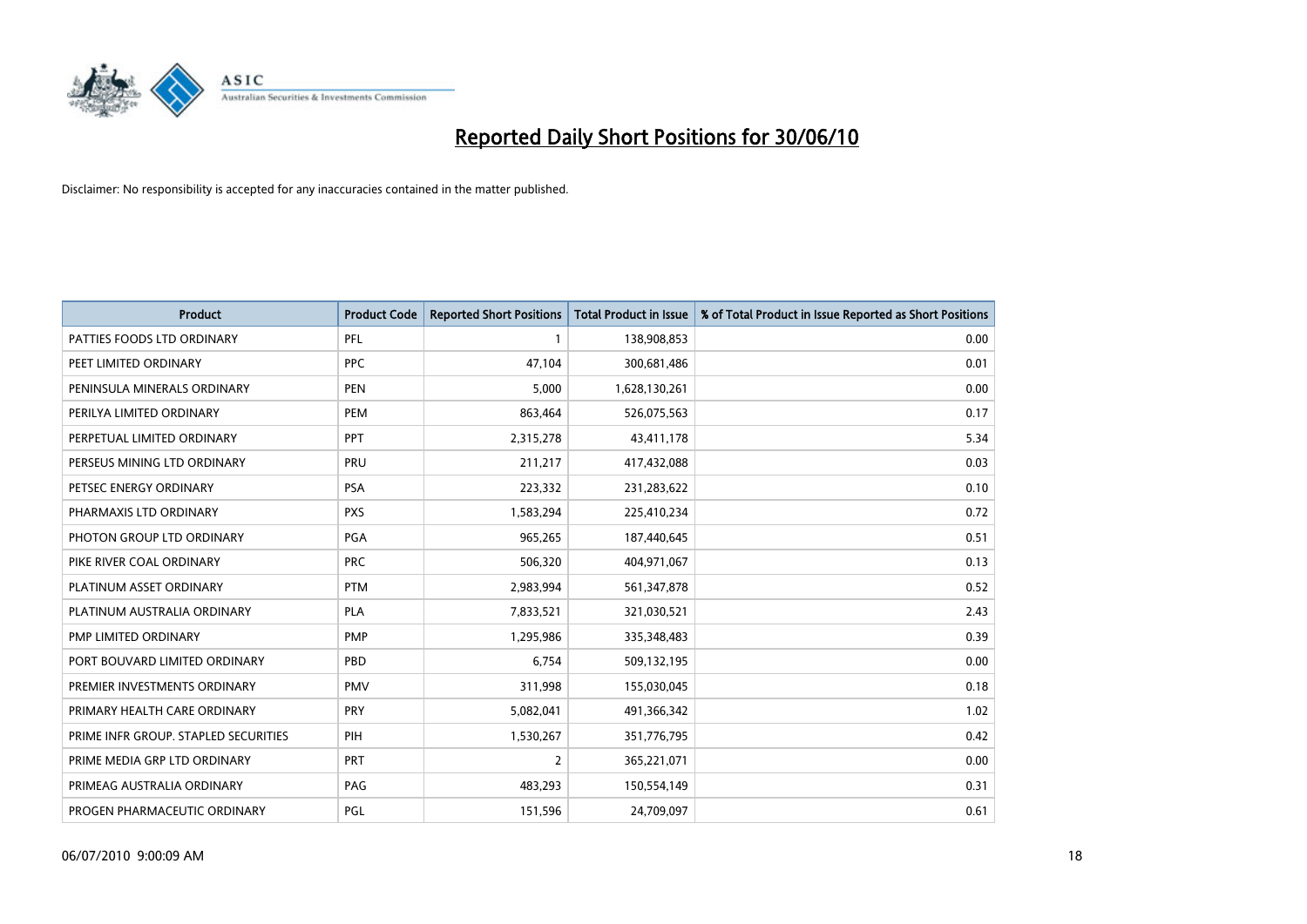![](_page_18_Picture_0.jpeg)

| <b>Product</b>                      | <b>Product Code</b> | <b>Reported Short Positions</b> | <b>Total Product in Issue</b> | % of Total Product in Issue Reported as Short Positions |
|-------------------------------------|---------------------|---------------------------------|-------------------------------|---------------------------------------------------------|
| PROGRAMMED ORDINARY                 | <b>PRG</b>          | 331.546                         | 118,169,906                   | 0.29                                                    |
| <b>PSIVIDA CORP CDI 1:1</b>         | <b>PVA</b>          | 6,878                           | 7,953,611                     | 0.09                                                    |
| QANTAS AIRWAYS ORDINARY             | QAN                 | 5,031,989                       | 2,265,123,620                 | 0.23                                                    |
| <b>OBE INSURANCE GROUP ORDINARY</b> | <b>OBE</b>          | 15,598,089                      | 1,035,064,820                 | 1.50                                                    |
| RAMELIUS RESOURCES ORDINARY         | <b>RMS</b>          | 12,533                          | 291,191,453                   | 0.00                                                    |
| RAMSAY HEALTH CARE ORDINARY         | <b>RHC</b>          | 2,547,842                       | 202,081,252                   | 1.25                                                    |
| <b>RCR TOMLINSON ORDINARY</b>       | <b>RCR</b>          | 68,067                          | 131,860,172                   | 0.05                                                    |
| <b>REA GROUP ORDINARY</b>           | <b>REA</b>          | 39.103                          | 128,439,366                   | 0.03                                                    |
| RED FORK ENERGY ORDINARY            | <b>RFE</b>          | 7,696                           | 139,535,000                   | 0.01                                                    |
| <b>REDFLEX HOLDINGS ORDINARY</b>    | <b>RDF</b>          | 26,736                          | 110,010,757                   | 0.02                                                    |
| REECE AUSTRALIA LTD. ORDINARY       | <b>REH</b>          | 8,348                           | 99,600,000                    | 0.01                                                    |
| REED RESOURCES LTD ORDINARY         | <b>RDR</b>          | 268,205                         | 176,271,768                   | 0.15                                                    |
| <b>REGIS RESOURCES ORDINARY</b>     | <b>RRL</b>          | 178,603                         | 389,127,125                   | 0.04                                                    |
| RESMED INC CDI 10:1                 | <b>RMD</b>          | 1,207,045                       | 772,670,160                   | 0.15                                                    |
| <b>RESOLUTE MINING ORDINARY</b>     | <b>RSG</b>          | 574,433                         | 387,528,521                   | 0.15                                                    |
| <b>RESOURCE GENERATION ORDINARY</b> | <b>RES</b>          | 157,911                         | 164,412,477                   | 0.10                                                    |
| REVERSE CORP LIMITED ORDINARY       | <b>REF</b>          | 25,141                          | 92,382,175                    | 0.03                                                    |
| <b>RHG LIMITED ORDINARY</b>         | <b>RHG</b>          | 77,197                          | 317,910,688                   | 0.02                                                    |
| <b>RIDLEY CORPORATION ORDINARY</b>  | <b>RIC</b>          | 53,937                          | 307,817,071                   | 0.02                                                    |
| RIO TINTO LIMITED ORDINARY          | <b>RIO</b>          | 12,981,794                      | 606,831,240                   | 2.14                                                    |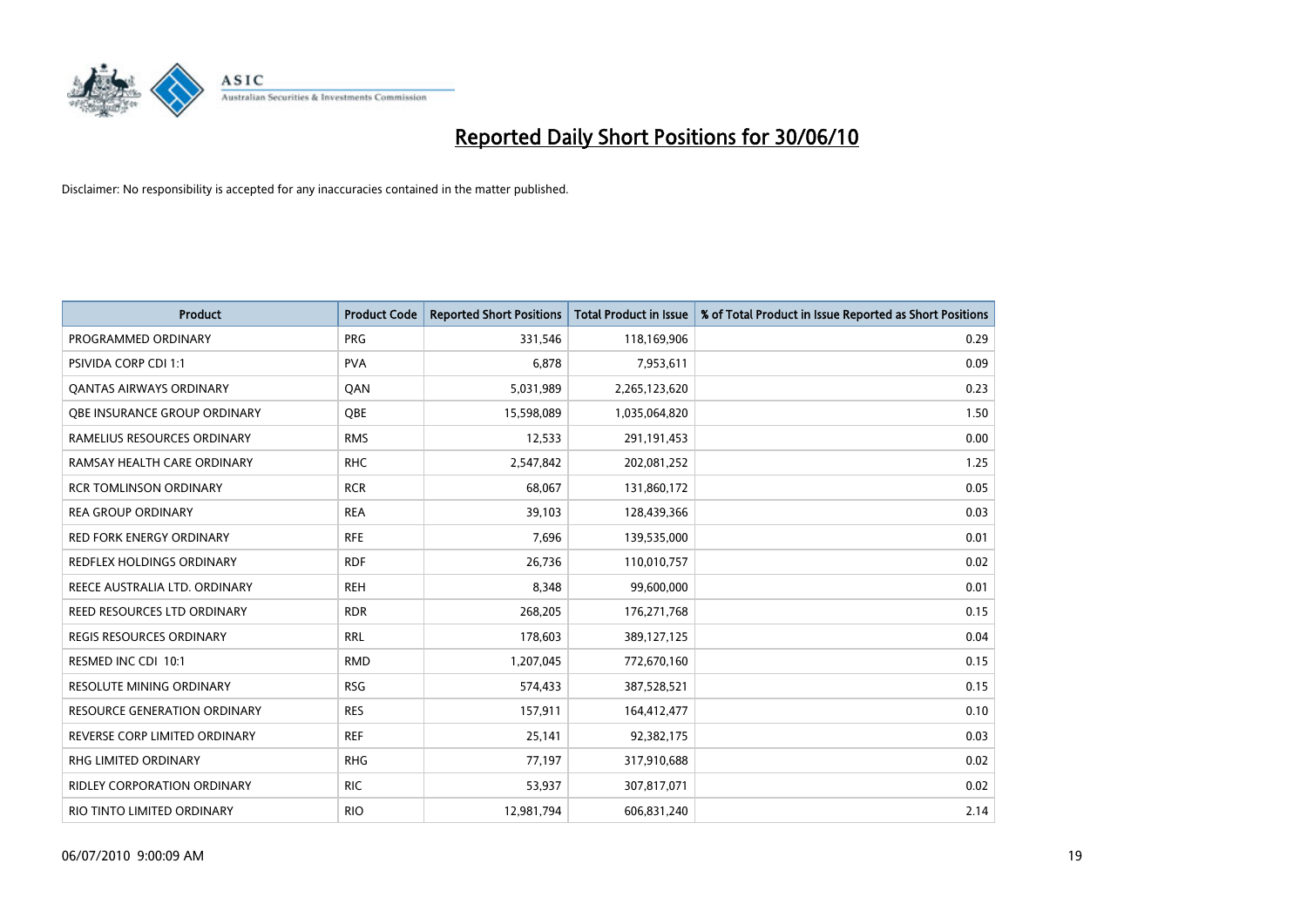![](_page_19_Picture_0.jpeg)

| <b>Product</b>                           | <b>Product Code</b> | <b>Reported Short Positions</b> | <b>Total Product in Issue</b> | % of Total Product in Issue Reported as Short Positions |
|------------------------------------------|---------------------|---------------------------------|-------------------------------|---------------------------------------------------------|
| <b>RIVERCITY MOTORWAY STAPLED</b>        | <b>RCY</b>          | 3,902,739                       | 957,010,115                   | 0.40                                                    |
| RIVERSDALE MINING ORDINARY               | <b>RIV</b>          | 1,003,174                       | 200,118,524                   | 0.48                                                    |
| ROC OIL COMPANY ORDINARY                 | <b>ROC</b>          | 3,265,986                       | 713,154,560                   | 0.45                                                    |
| SAI GLOBAL LIMITED ORDINARY              | SAI                 | 123,507                         | 159,581,559                   | 0.07                                                    |
| SALMAT LIMITED ORDINARY                  | <b>SLM</b>          | 148,322                         | 159,131,983                   | 0.09                                                    |
| SANDFIRE RESOURCES ORDINARY              | <b>SFR</b>          | 115,966                         | 129,204,779                   | 0.08                                                    |
| <b>SANTOS LTD ORDINARY</b>               | <b>STO</b>          | 3,638,126                       | 832,552,523                   | 0.41                                                    |
| SEDGMAN LIMITED ORDINARY                 | <b>SDM</b>          | 158,632                         | 205,986,681                   | 0.07                                                    |
| SEEK LIMITED ORDINARY                    | <b>SEK</b>          | 3,962,148                       | 336,584,488                   | 1.16                                                    |
| SENETAS CORPORATION ORDINARY             | <b>SEN</b>          | 756,999                         | 461,522,263                   | 0.16                                                    |
| SERVCORP LIMITED ORDINARY                | SRV                 | 509,040                         | 98,440,807                    | 0.51                                                    |
| SERVICE STREAM ORDINARY                  | <b>SSM</b>          | 344,663                         | 283,418,867                   | 0.12                                                    |
| SEVEN GROUP HOLDINGS ORDINARY            | <b>SVW</b>          | 400,013                         | 305,410,281                   | 0.13                                                    |
| SEVEN NETWORK ORDINARY                   | <b>SEV</b>          | 22,568                          | 190,410,281                   | 0.01                                                    |
| SIGMA PHARMACEUTICAL ORDINARY            | <b>SIP</b>          | 12,595,835                      | 1,178,626,572                 | 1.08                                                    |
| SILEX SYSTEMS ORDINARY                   | <b>SLX</b>          | 195,270                         | 149,073,532                   | 0.13                                                    |
| SILVER LAKE RESOURCE ORDINARY            | <b>SLR</b>          | 73,015                          | 178,757,838                   | 0.05                                                    |
| SIMS METAL MGMT LTD ORDINARY             | SGM                 | 2,004,226                       | 203,881,274                   | 0.99                                                    |
| SINGAPORE TELECOMM. CHESS DEPOSITARY INT | SGT                 | 4,620,329                       | 477,561,291                   | 0.94                                                    |
| SKILLED GROUP LTD ORDINARY               | <b>SKE</b>          | 414,423                         | 190,738,408                   | 0.21                                                    |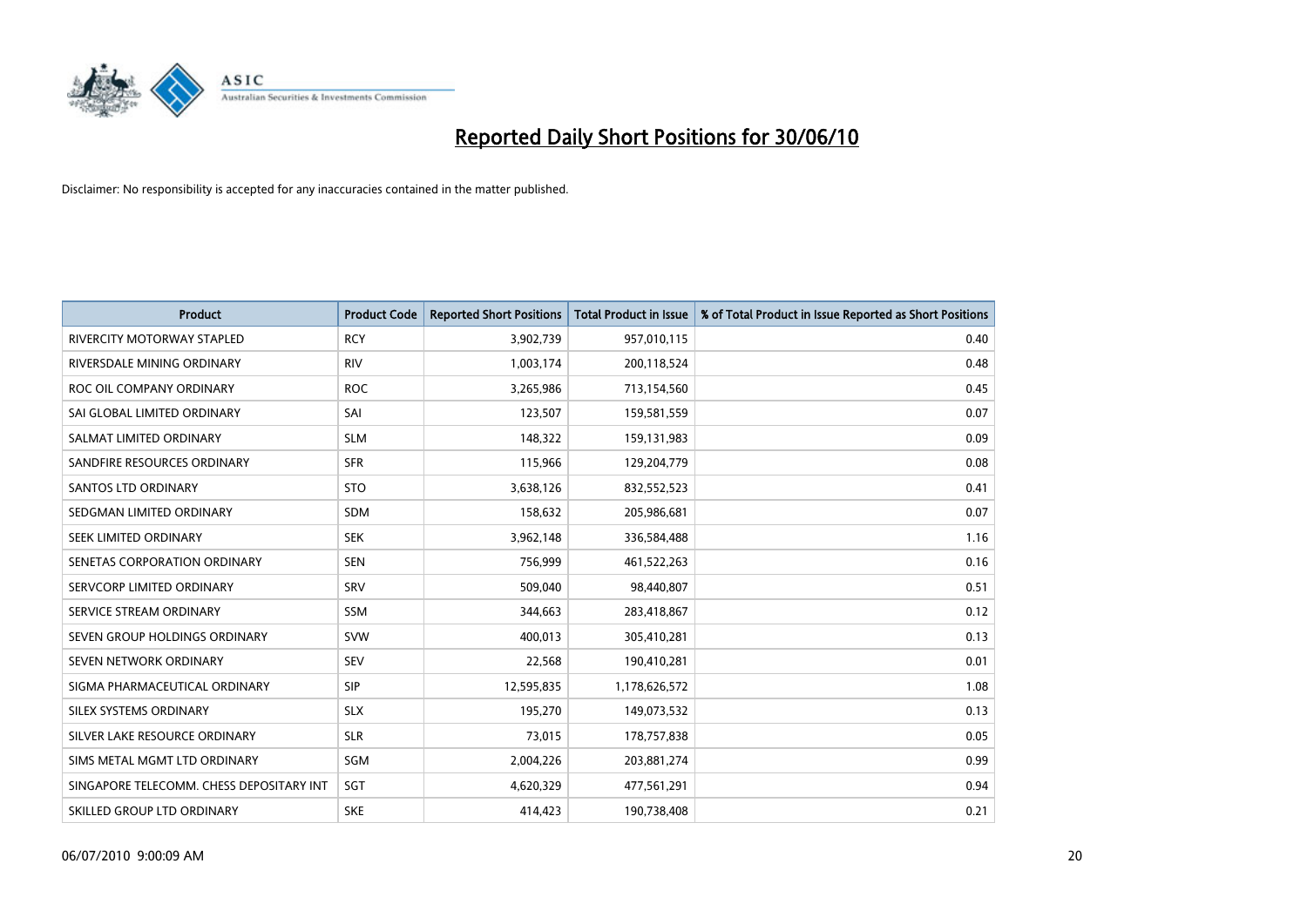![](_page_20_Picture_0.jpeg)

| <b>Product</b>                          | <b>Product Code</b> | <b>Reported Short Positions</b> | <b>Total Product in Issue</b> | % of Total Product in Issue Reported as Short Positions |
|-----------------------------------------|---------------------|---------------------------------|-------------------------------|---------------------------------------------------------|
| SKY CITY ENTERTAIN, ORDINARY            | <b>SKC</b>          | 6,641,807                       | 575,114,687                   | 1.16                                                    |
| SKY NETWORK ORDINARY                    | <b>SKT</b>          | 1,642,700                       | 389,139,785                   | 0.42                                                    |
| SMS MANAGEMENT, ORDINARY                | <b>SMX</b>          | 128,096                         | 66,781,500                    | 0.20                                                    |
| SONIC HEALTHCARE ORDINARY               | <b>SHL</b>          | 2,875,423                       | 388,429,875                   | 0.74                                                    |
| SOUL PATTINSON (W.H) ORDINARY           | SOL                 | 85,612                          | 238,640,580                   | 0.04                                                    |
| SP AUSNET STAPLED SECURITIES            | <b>SPN</b>          | 921,511                         | 2,705,140,151                 | 0.03                                                    |
| SPARK INFRASTRUCTURE STAPLED SECURITIES | SKI                 | 1,421,808                       | 1,031,911,394                 | 0.14                                                    |
| SPDR 200 FUND ETF UNITS                 | <b>STW</b>          | 7,008                           | 57,479,172                    | 0.01                                                    |
| SPECIALTY FASHION ORDINARY              | SFH                 | 1,649,507                       | 190,964,693                   | 0.87                                                    |
| SPOTLESS GROUP LTD ORDINARY             | <b>SPT</b>          | 1,080,172                       | 259,309,656                   | 0.41                                                    |
| ST BARBARA LIMITED ORDINARY             | <b>SBM</b>          | 44,206,693                      | 1,952,668,407                 | 2.27                                                    |
| STAGING CONNECTIONS ORDINARY            | <b>STG</b>          | 2,917,189                       | 783,175,134                   | 0.37                                                    |
| STH AMERICAN COR LTD ORDINARY           | SAY                 | 9,200                           | 192,891,831                   | 0.00                                                    |
| STHN CROSS MEDIA ORDINARY               | SXL                 | 296,555                         | 378,827,750                   | 0.07                                                    |
| STOCKLAND UNITS/ORD STAPLED             | SGP                 | 15,333,049                      | 2,383,036,717                 | 0.64                                                    |
| STRAITS RESOURCES ORDINARY              | SRL                 | 6,978,443                       | 255,203,613                   | 2.74                                                    |
| STW COMMUNICATIONS ORDINARY             | SGN                 | 401,514                         | 364,310,964                   | 0.10                                                    |
| SUNCORP-METWAY, ORDINARY                | <b>SUN</b>          | 7,306,207                       | 1,281,390,524                 | 0.54                                                    |
| SUNDANCE RESOURCES ORDINARY             | <b>SDL</b>          | 18,013,280                      | 2,709,995,932                 | 0.65                                                    |
| SUNLAND GROUP LTD ORDINARY              | <b>SDG</b>          | 34,146                          | 251,107,692                   | 0.00                                                    |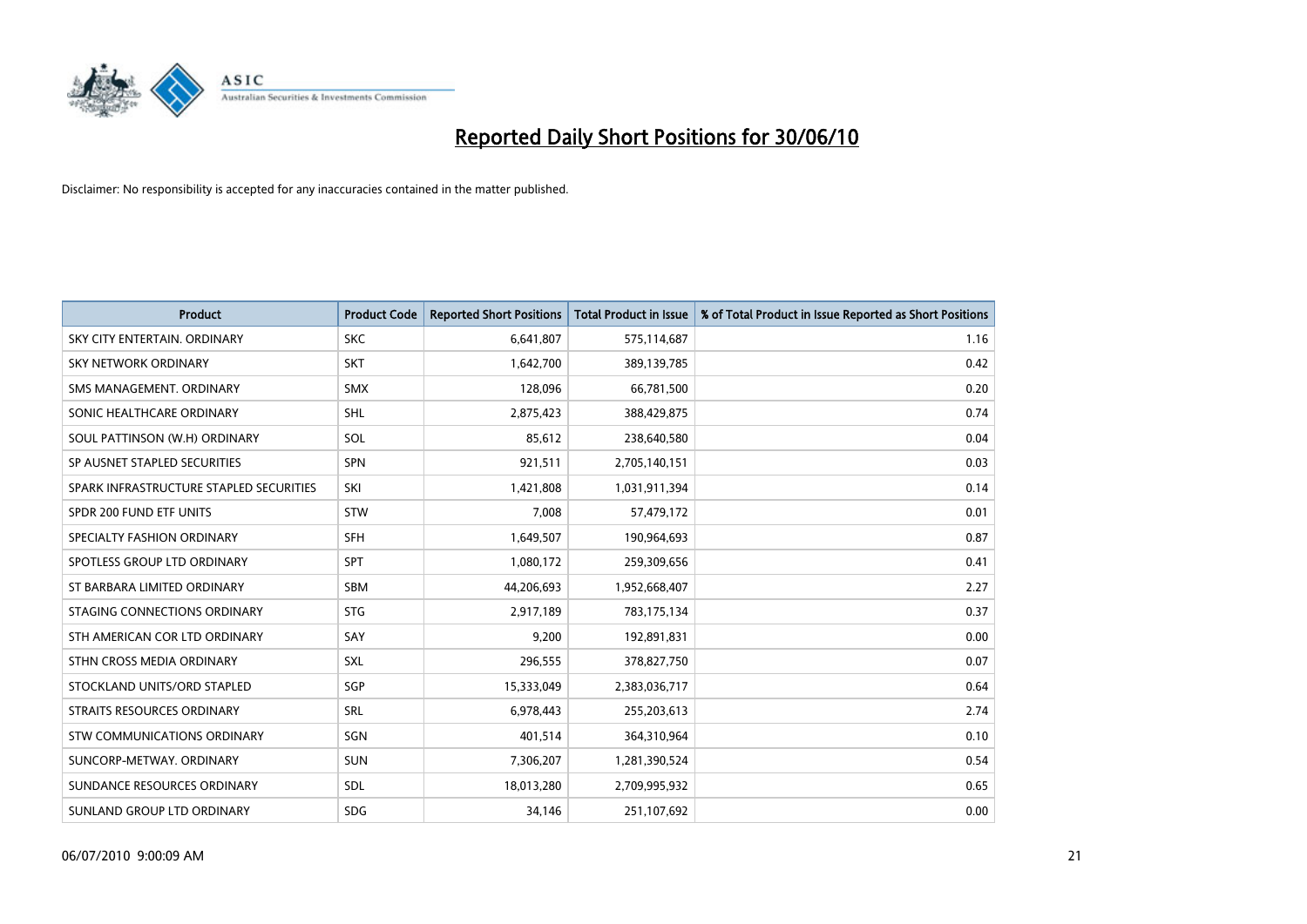![](_page_21_Picture_0.jpeg)

| <b>Product</b>                      | <b>Product Code</b> | <b>Reported Short Positions</b> | Total Product in Issue | % of Total Product in Issue Reported as Short Positions |
|-------------------------------------|---------------------|---------------------------------|------------------------|---------------------------------------------------------|
| SUPER CHEAP AUTO GRP ORDINARY       | <b>SUL</b>          | 371,203                         | 127,532,302            | 0.29                                                    |
| SWICK MINING ORDINARY               | <b>SWK</b>          | 1,548                           | 236,724,970            | 0.00                                                    |
| SYMEX HOLDINGS ORDINARY             | <b>SYM</b>          | 6.633                           | 125,037,628            | 0.01                                                    |
| TABCORP HOLDINGS LTD ORDINARY       | <b>TAH</b>          | 2,732,542                       | 612,625,759            | 0.45                                                    |
| <b>TALENT2 INTERNATION ORDINARY</b> | <b>TWO</b>          | $\overline{7}$                  | 140,418,503            | 0.00                                                    |
| TAP OIL LIMITED ORDINARY            | <b>TAP</b>          | 234,060                         | 156,485,921            | 0.16                                                    |
| TASSAL GROUP LIMITED ORDINARY       | <b>TGR</b>          | 3,299,474                       | 144,197,882            | 2.28                                                    |
| TATTS GROUP LTD ORDINARY            | <b>TTS</b>          | 6,240,580                       | 1,281,937,479          | 0.47                                                    |
| <b>TECHNOLOGY ONE ORDINARY</b>      | <b>TNE</b>          | 579                             | 300, 303, 455          | 0.00                                                    |
| TELECOM CORPORATION ORDINARY        | <b>TEL</b>          | 40,649,567                      | 1,920,694,831          | 2.12                                                    |
| TELSTRA CORPORATION. ORDINARY       | <b>TLS</b>          | 57,086,594                      | 12,443,074,357         | 0.46                                                    |
| TEN NETWORK HOLDINGS ORDINARY       | <b>TEN</b>          | 9,433,751                       | 1,045,236,720          | 0.89                                                    |
| TFS CORPORATION LTD ORDINARY        | <b>TFC</b>          | 99,826                          | 227,360,909            | 0.04                                                    |
| THE REJECT SHOP ORDINARY            | <b>TRS</b>          | 17,031                          | 25,973,070             | 0.06                                                    |
| THOR MINING PLC CHESS DEPOSITARY    | <b>THR</b>          | 2,307                           | 133,236,757            | 0.00                                                    |
| THORN GROUP LIMITED ORDINARY        | <b>TGA</b>          | 2,360                           | 129,441,655            | 0.00                                                    |
| TIGER RESOURCES ORDINARY            | <b>TGS</b>          | 539,761                         | 465,255,115            | 0.12                                                    |
| TIMBERCORP LIMITED ORDINARY         | <b>TIM</b>          | 2,945,554                       | 352,071,429            | 0.84                                                    |
| <b>TISHMAN SPEYER UNITS</b>         | <b>TSO</b>          | 100,398                         | 338,440,904            | 0.02                                                    |
| TNG LIMITED ORDINARY                | <b>TNG</b>          | 4,321                           | 258,055,076            | 0.00                                                    |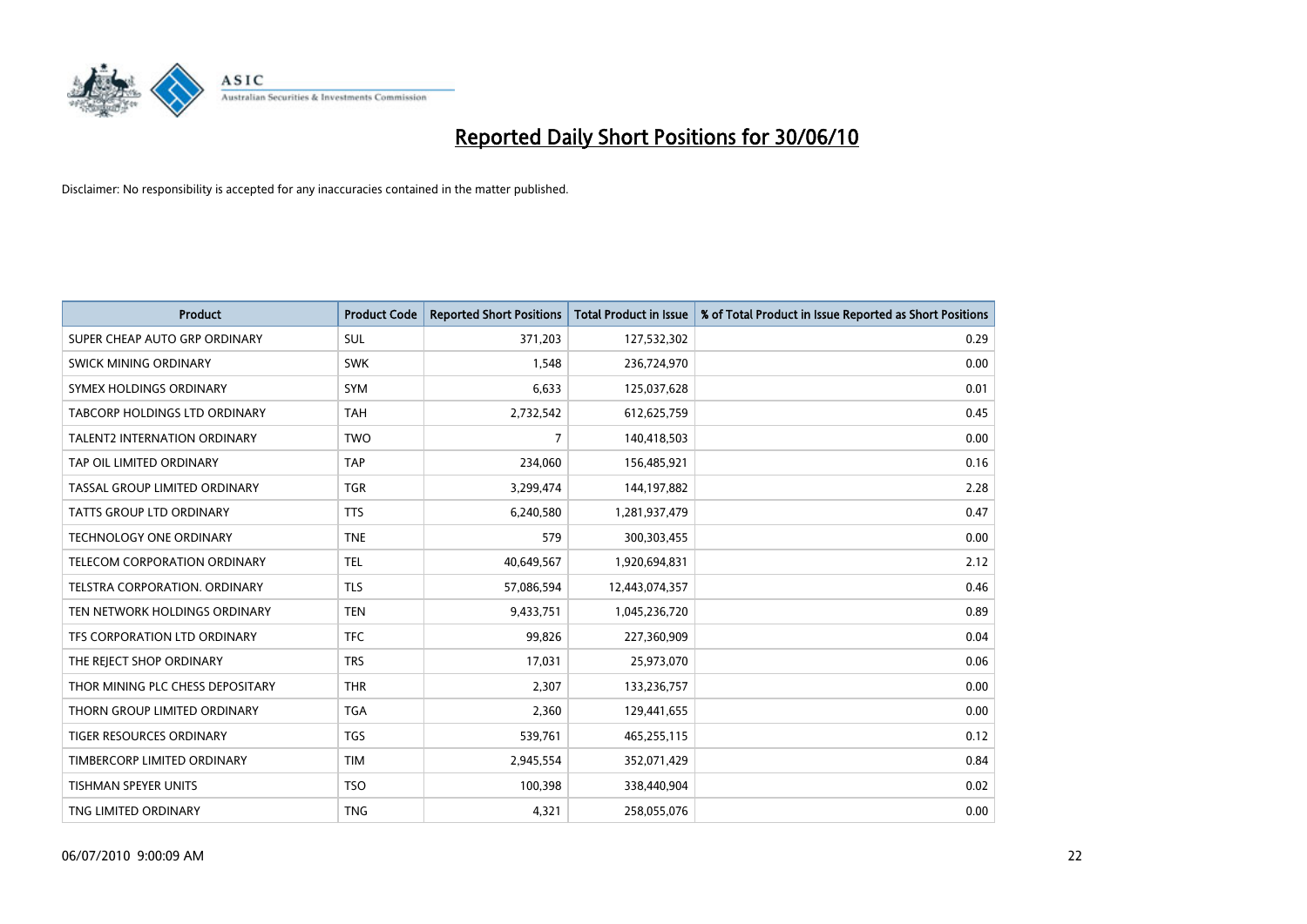![](_page_22_Picture_0.jpeg)

| <b>Product</b>                            | <b>Product Code</b> | <b>Reported Short Positions</b> | <b>Total Product in Issue</b> | % of Total Product in Issue Reported as Short Positions |
|-------------------------------------------|---------------------|---------------------------------|-------------------------------|---------------------------------------------------------|
| TOLL HOLDINGS LTD ORDINARY                | <b>TOL</b>          | 7,087,156                       | 702,867,609                   | 0.99                                                    |
| TORO ENERGY LIMITED ORDINARY              | <b>TOE</b>          | 35,404                          | 964,936,676                   | 0.00                                                    |
| <b>TOWER AUSTRALIA ORDINARY</b>           | <b>TAL</b>          | 6,146,586                       | 363,937,557                   | 1.68                                                    |
| TOWER LIMITED ORDINARY                    | <b>TWR</b>          | 689,519                         | 258,719,484                   | 0.27                                                    |
| TOX FREE SOLUTIONS ORDINARY               | <b>TOX</b>          | 24,702                          | 91,574,000                    | 0.02                                                    |
| TPG TELECOM LIMITED ORDINARY              | <b>TPM</b>          | 303,746                         | 766,624,104                   | 0.04                                                    |
| TRANSFIELD SERV INFR STAPLED SECURITIES   | <b>TSI</b>          | 565,226                         | 432,184,488                   | 0.12                                                    |
| TRANSFIELD SERVICES ORDINARY              | <b>TSE</b>          | 404,838                         | 414,278,904                   | 0.10                                                    |
| TRANSPACIFIC INDUST, ORDINARY             | <b>TPI</b>          | 12,928,205                      | 960,638,735                   | 1.33                                                    |
| TRANSURBAN GROUP TRIPLE STAPLED SEC.      | <b>TCL</b>          | 7,551,346                       | 1,414,667,986                 | 0.53                                                    |
| TRINITY GROUP STAPLED SECURITIES          | <b>TCO</b>          | 3,419                           | 231,701,539                   | 0.00                                                    |
| TROY RESOURCES NL ORDINARY                | <b>TRY</b>          | 389,643                         | 87,464,323                    | 0.44                                                    |
| <b>TZ LIMITED ORDINARY</b>                | <b>TZL</b>          | 20,000                          | 62,729,325                    | 0.03                                                    |
| UGL LIMITED ORDINARY                      | UGL                 | 4,794,800                       | 165,928,705                   | 2.86                                                    |
| UNILIFE CORPORATION CDI 6:1               | <b>UNS</b>          | 43.605                          | 240, 187, 254                 | 0.02                                                    |
| UXC LIMITED ORDINARY                      | <b>UXC</b>          | 1,140,867                       | 295,600,519                   | 0.38                                                    |
| VALAD PROPERTY GROUP STAPLED US PROHIBIT. | <b>VPG</b>          | 4,642,419                       | 2,287,682,926                 | 0.20                                                    |
| <b>VDM GROUP LIMITED ORDINARY</b>         | <b>VMG</b>          | 11,116                          | 195,613,088                   | 0.01                                                    |
| <b>VENTURE MINERALS ORDINARY</b>          | <b>VMS</b>          | 6,500                           | 168,046,667                   | 0.00                                                    |
| VILLAGE ROADSHOW LTD ORDINARY             | <b>VRL</b>          | 682                             | 114,217,649                   | 0.00                                                    |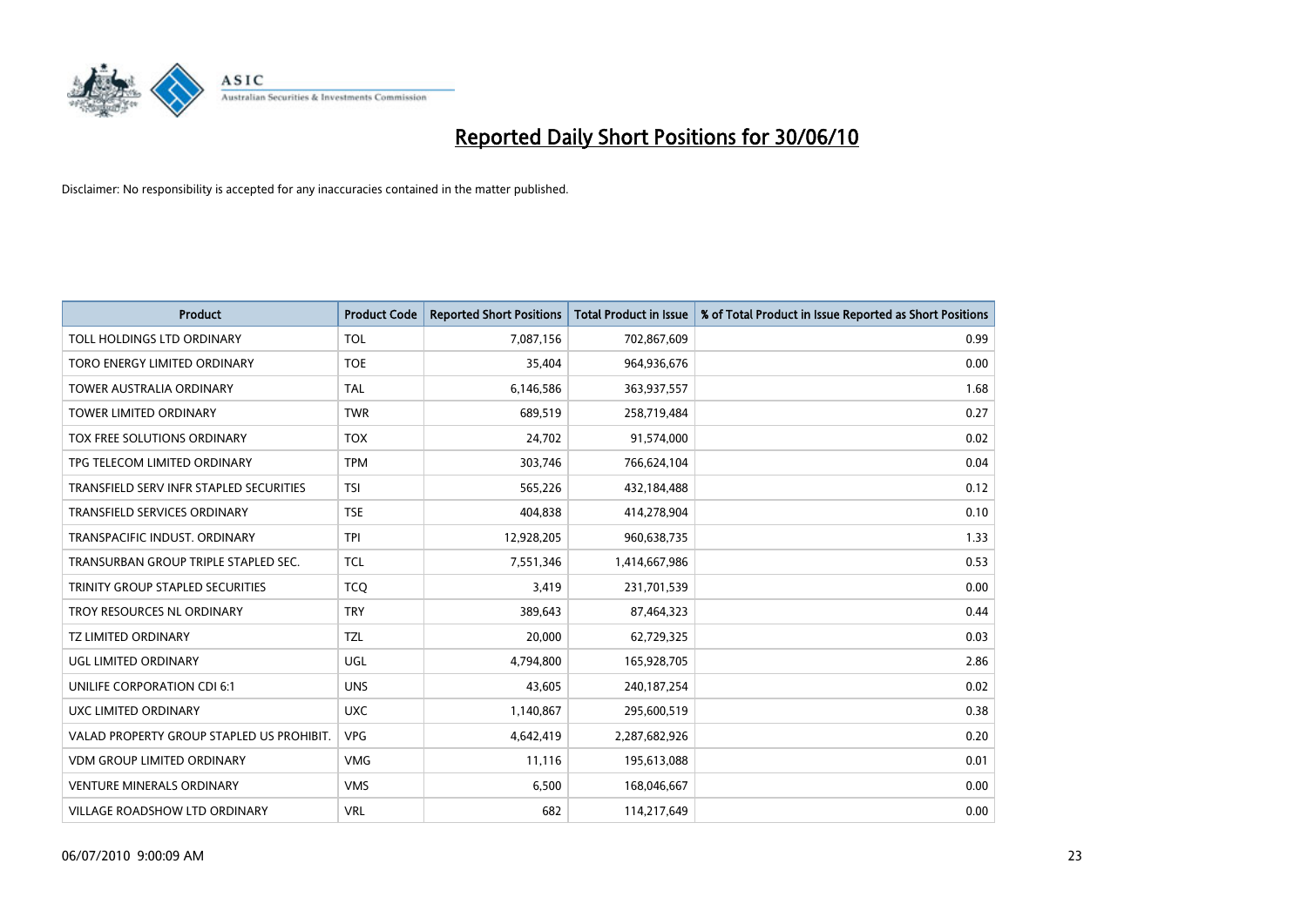![](_page_23_Picture_0.jpeg)

| <b>Product</b>                            | <b>Product Code</b> | <b>Reported Short Positions</b> | <b>Total Product in Issue</b> | % of Total Product in Issue Reported as Short Positions |
|-------------------------------------------|---------------------|---------------------------------|-------------------------------|---------------------------------------------------------|
| VILLAGE ROADSHOW LTD 'A' CLASS PREFERENCE | <b>VRLPA</b>        | 22,712                          | 52,235,451                    | 0.05                                                    |
| VIRGIN BLUE HOLDINGS ORDINARY             | <b>VBA</b>          | 19,955,547                      | 2,209,126,568                 | 0.90                                                    |
| <b>VISION GROUP HLDGS ORDINARY</b>        | <b>VGH</b>          | 78,000                          | 72,671,765                    | 0.11                                                    |
| VITA GROUP LTD ORDINARY                   | <b>VTG</b>          | 75,190                          | 141,247,800                   | 0.05                                                    |
| VITERRA INC CDI 1:1                       | <b>VTA</b>          | 2,098                           | 68,629,939                    | 0.00                                                    |
| <b>WAREHOUSE GROUP ORDINARY</b>           | <b>WHS</b>          | 384,780                         | 311,195,868                   | 0.12                                                    |
| <b>WATPAC LIMITED ORDINARY</b>            | <b>WTP</b>          | 76,449                          | 181,326,206                   | 0.04                                                    |
| <b>WDS LIMITED ORDINARY</b>               | <b>WDS</b>          | 63,084                          | 143,107,458                   | 0.04                                                    |
| WEBIET LIMITED ORDINARY                   | <b>WEB</b>          | 82,524                          | 76,861,278                    | 0.11                                                    |
| <b>WESFARMERS LIMITED ORDINARY</b>        | <b>WES</b>          | 12,050,101                      | 1,005,159,970                 | 1.19                                                    |
| WESFARMERS LIMITED PARTIALLY PROTECTED    | <b>WESN</b>         | 4,008,139                       | 151,912,192                   | 2.63                                                    |
| WEST AUSTRALIAN NEWS ORDINARY             | <b>WAN</b>          | 6,305,606                       | 216,011,546                   | 2.93                                                    |
| WESTERN AREAS NL ORDINARY                 | <b>WSA</b>          | 4,866,996                       | 179,735,899                   | 2.70                                                    |
| WESTFIELD GROUP ORD/UNIT STAPLED SEC      | <b>WDC</b>          | 13,874,483                      | 2,307,773,663                 | 0.60                                                    |
| <b>WESTPAC BANKING CORP ORDINARY</b>      | <b>WBC</b>          | 18,038,210                      | 2,977,263,685                 | 0.57                                                    |
| WHITE ENERGY COMPANY ORDINARY             | <b>WEC</b>          | 2,871,186                       | 236,766,184                   | 1.20                                                    |
| WHITEHAVEN COAL ORDINARY                  | <b>WHC</b>          | 1,060,676                       | 493,650,070                   | 0.21                                                    |
| WHK GROUP LIMITED ORDINARY                | <b>WHG</b>          | 213,705                         | 264,254,166                   | 0.08                                                    |
| WINDIMURRA VANADIUM ORDINARY              | <b>WVL</b>          | 163,685                         | 154,278,674                   | 0.11                                                    |
| WOODSIDE PETROLEUM ORDINARY               | <b>WPL</b>          | 2,795,370                       | 780,136,909                   | 0.32                                                    |